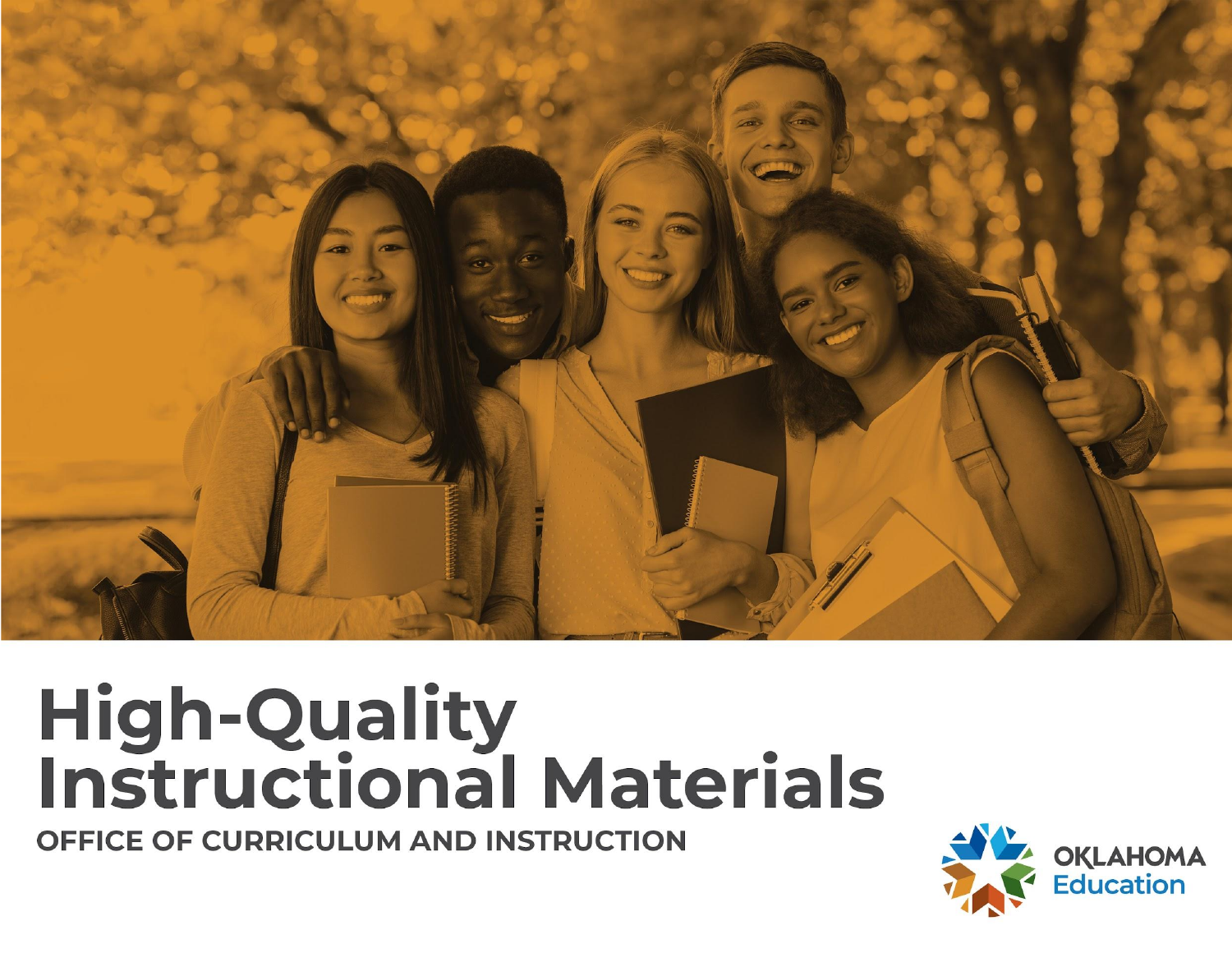## **Oklahoma Grades 3-5 English Language Arts Instructional Materials** Evaluation Rubric

Instructional materials selection is an important district decision, and conducting a thorough review of instructional materials at the local level is essential in ensuring the adoption of high-quality instructional materials that meet the needs of students within a district. This evaluation rubric is designed to offer an evaluation structure that districts can utilize to determine how well instructional materials align to the Oklahoma Academic Standards for English Language Arts (ELA) (OAS) and other criteria for high-quality instructional materials for ELA. The evaluation rubric includes key considerations for high-quality instructional materials and outlines four **Gateways** for consideration when evaluating materials. Within each Gateway, **Criterion** and related **Indicators** are provided along with **Guiding/Key Questions**. Additionally, **Priority Indicators** are indicated with an asterisk (\*) in an effort to draw reviewers' attention to aspects of the reviewed materials that will likely need to be supplemented if the given instructional materials are adopted. Each **Indicator** is evaluated as Not Representing Quality, Approaching Quality, or Exemplifies Quality using a 0-1-2 or 0-2-4 scale score.

The evaluation rubric is designed to allow reviewers to determine a threshold for quality for each gateway. If instructional materials do not meet the thresholds for Exemplifies Quality or Approaching Quality expectations for a Gateway, reviewers are prompted not to move forward with reviewing the other Gateways.

- ❏ **Gateway 1:** Text Quality and Complexity and Alignment to the Standards
	- ❏ Advance to Gateway 2 only if it Exemplifies Quality or is Approaching Quality.
- ❏ **Gateway 2:** Building Knowledge with Texts, Vocabulary, and Tasks
	- ❏ Advance to Gateway 3 only if it Exemplifies Quality or is Approaching Quality.
- ❏ **Gateway 3:** Usability

Remember to focus on what is present in the instructional materials and any supplemental resources rather than what might be inferred. All scores should be based on evidence observed from the instructional materials themselves.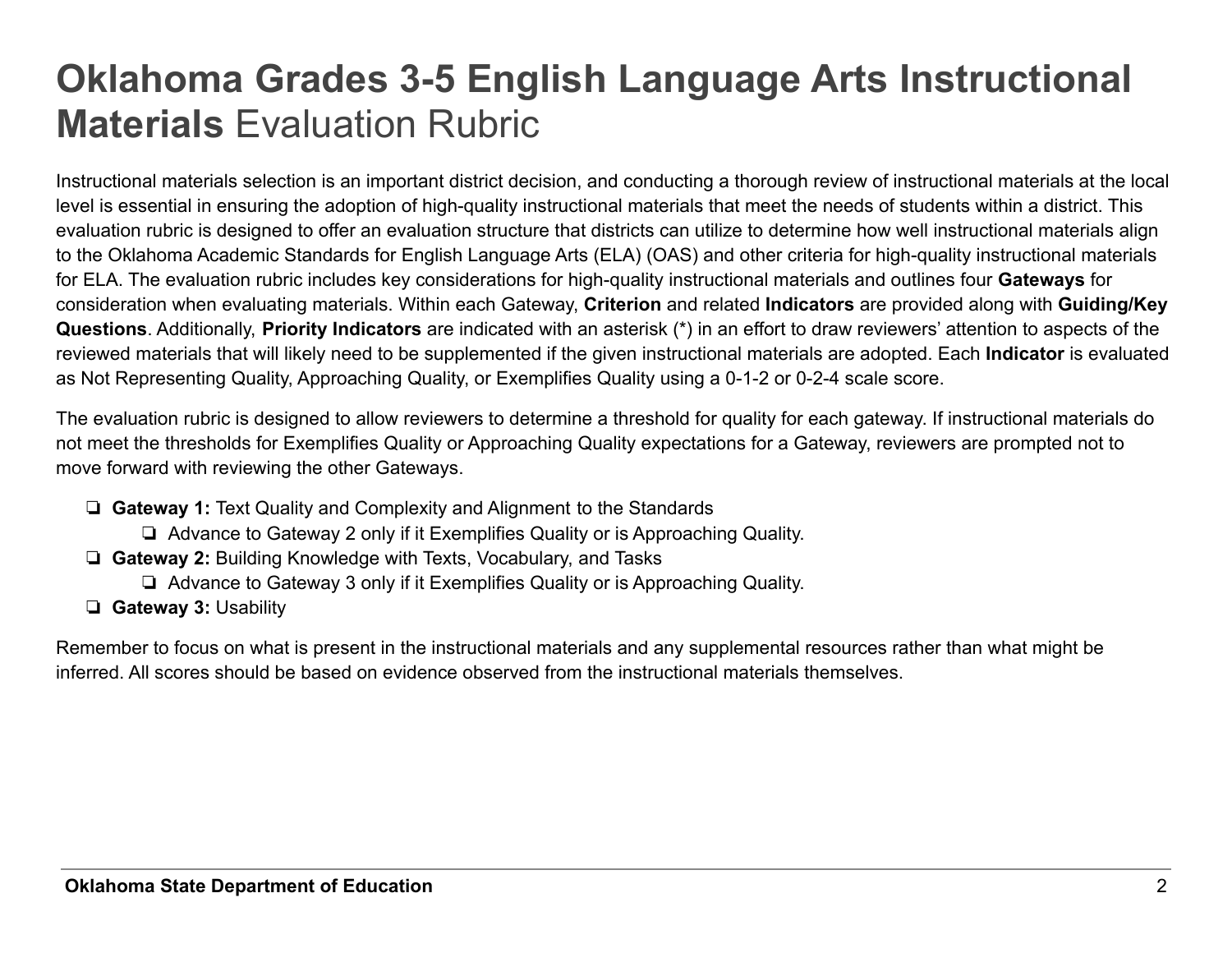| <b>Title of Material(s)</b> | <b>Grade(s) Evaluated</b> |  |
|-----------------------------|---------------------------|--|
| <b>Publisher</b>            | <b>Reviewer</b>           |  |

| <b>Review Summary</b>                                                                                      | <b>Criterion</b>   | <b>Score</b> | <b>Rating</b>       |
|------------------------------------------------------------------------------------------------------------|--------------------|--------------|---------------------|
|                                                                                                            | 1.1                |              |                     |
| <b>Gateway 1: Text Quality and Complexity and</b>                                                          | 1.2                |              |                     |
| <b>Alignment to the Standards</b>                                                                          | 1.3                |              |                     |
|                                                                                                            | <b>Sub-Total</b>   |              |                     |
| <b>Gateway 2: Building Knowledge with Texts,</b><br><b>Vocabulary, and Tasks</b>                           | 2.1                |              |                     |
|                                                                                                            | 2.2                |              |                     |
|                                                                                                            | <b>Sub-Total</b>   |              |                     |
|                                                                                                            | 3.1                |              |                     |
| <b>Gateway 3: Usability</b>                                                                                | 3.2                |              |                     |
|                                                                                                            | <b>Sub-Total</b>   |              |                     |
| <b>Overall Rating</b><br><b>Meets: All Gateways are Meets</b>                                              | <b>Total Score</b> |              | <b>Final Rating</b> |
| Partially Meets: All Gateways are Partially Meets or Better<br>Does Not Meet: Any Gateway is Does Not Meet |                    |              |                     |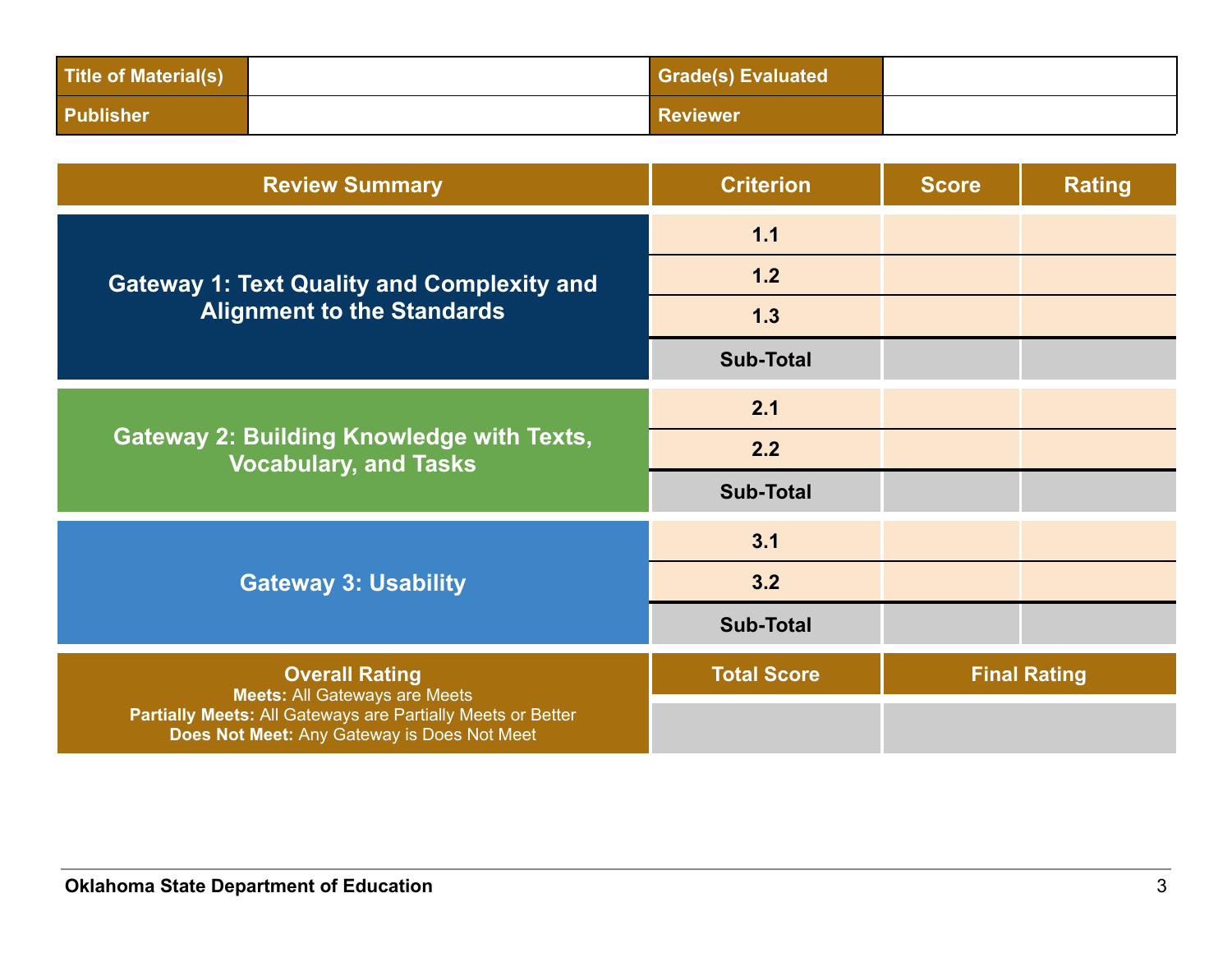#### **Gateway 1: Text Quality and Complexity and Alignment to the Standards**

High-quality instructional materials for English Language Arts (ELA) that are aligned to the OAS include high-quality texts which are: the central focus of lessons, at the appropriate grade level text complexity, and accompanied by quality tasks aligned to the college and career-ready standards of reading, writing, speaking, listening, and language in service to grow literacy skills.

To determine the Gateway rating, educators use evidence gathered from the instructional materials to score indicators related to each criterion.

| <b>Gateway 1 Overview</b>                                                                                                                                                                                                                                                                        | <b>Available Points</b> |
|--------------------------------------------------------------------------------------------------------------------------------------------------------------------------------------------------------------------------------------------------------------------------------------------------|-------------------------|
| <b>Criterion 1.1: Text Quality and Complexity</b><br>Indicators 1a - 1f<br>Texts are worthy of students' time and attention: texts are of quality and are rigorous,<br>meeting the text complexity criteria for each grade.<br>Materials support students' advancing toward independent reading. | 18                      |
| Criterion 1.2: Alignment to the Standards with Questions and Tasks Grounded in<br>Evidence<br>Indicators 1g - 1n<br>Materials provide opportunities for rich and rigorous evidence-based discussions and<br>writing about texts to build strong literacy skills.                                 | 22                      |
| <b>Criterion 1.3: Foundational Skills Development</b><br>Indicators 1o - 1r<br>Materials in reading, writing, speaking, listening, and language targeted to support<br>foundational reading development are aligned to the standards.                                                            | 12                      |
| <b>Total Available Points in Gateway 1</b>                                                                                                                                                                                                                                                       |                         |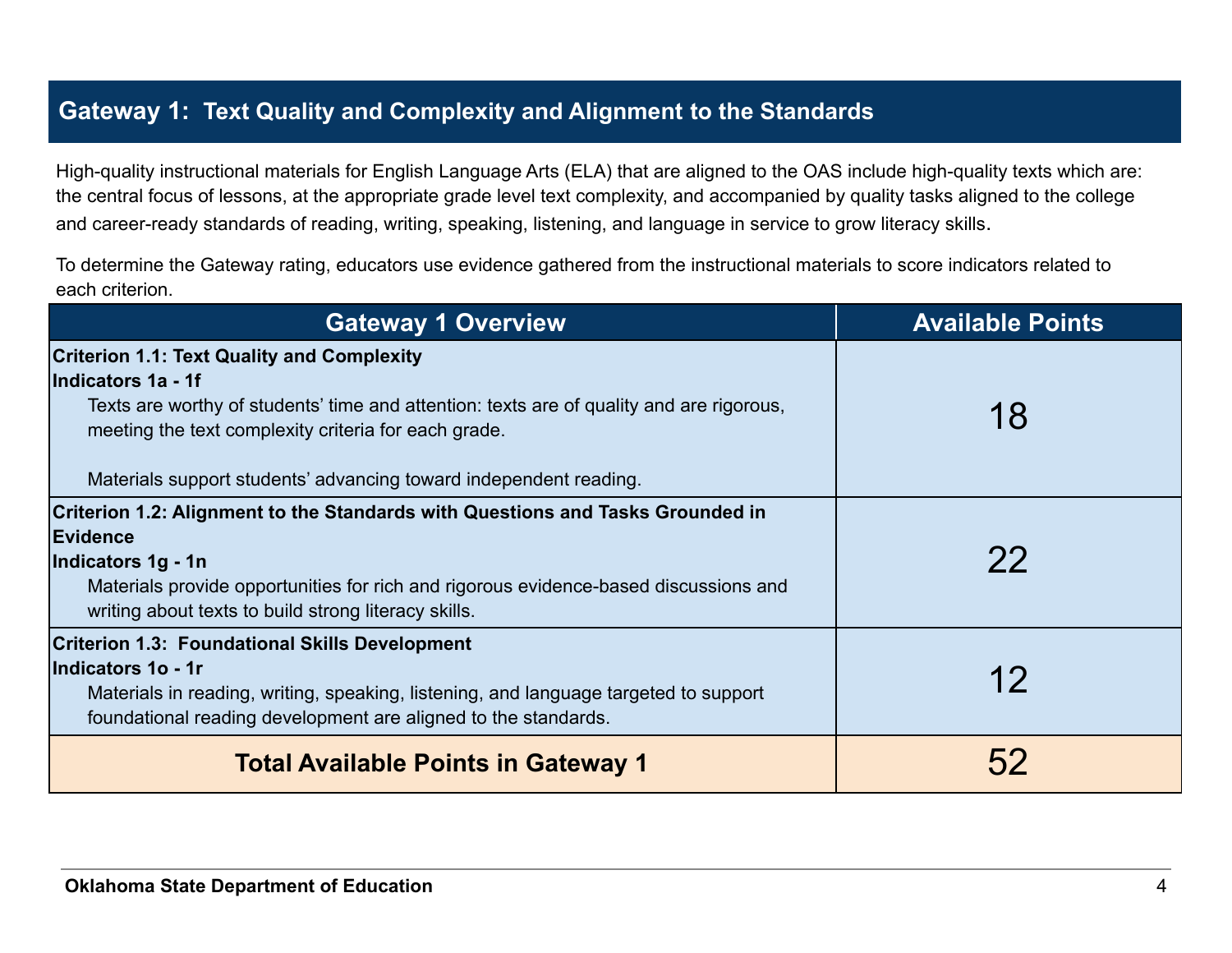| <b>Criterion 1.1</b><br><b>Text Quality and Complexity</b>                                                                                                                                                                                                                                                                                            | Texts are worthy of students' time and attention; texts are of quality and are<br>rigorous, meeting the text complexity criteria for each grade.<br>Materials support students' advancing toward independent reading. |                |                 |
|-------------------------------------------------------------------------------------------------------------------------------------------------------------------------------------------------------------------------------------------------------------------------------------------------------------------------------------------------------|-----------------------------------------------------------------------------------------------------------------------------------------------------------------------------------------------------------------------|----------------|-----------------|
| <b>Indicators</b>                                                                                                                                                                                                                                                                                                                                     | <b>Guiding/Key Questions</b>                                                                                                                                                                                          | <b>Score</b>   | <b>Comments</b> |
| 1a. Anchor texts are of high quality, worthy<br>of careful reading, and consider a range of<br>student interests. This does not include<br>decodables. These are identified in Criterion<br>1.3.                                                                                                                                                      | Are the texts worthy of students' time<br>and attention?                                                                                                                                                              | $0 \t1 \t2$    |                 |
| *1b. Anchor texts provide a balanced and<br>accurate portrayal of various demographic<br>and personal characteristics, such as<br>gender, race/ethnicity, geographic<br>location, cultural norms, socioeconomic<br>status, and intellectual and physical<br>abilities.<br>This does not include decodables. Those are<br>identified in Criterion 1.3. | Do texts portray various demographics<br>and personal characteristics in a<br>manner that is respectful, accurate,<br>and reflects the diversity within<br>classrooms?                                                | 024            |                 |
| 1c. Materials reflect the variety of text<br>types and genres required by the<br>standards at each grade level.<br>This does not include decodables. Those are<br>identified in Criterion 1.3.                                                                                                                                                        | Do the materials reflect a balance of<br>informational and literary reading<br>selections?                                                                                                                            | $1\quad2$<br>0 |                 |
| *1d. Core/Anchor texts have the<br>appropriate level of complexity for the<br>grade according to documented<br>quantitative analysis, qualitative analysis,<br>and relationship to their associated<br>student task. Documentation should also<br>include a rationale for educational purpose<br>and placement in the grade level.                    | Are the anchor texts at the appropriate<br>level of rigor/text complexity for each<br>grade level and is a text complexity<br>analysis provided?                                                                      | 024            |                 |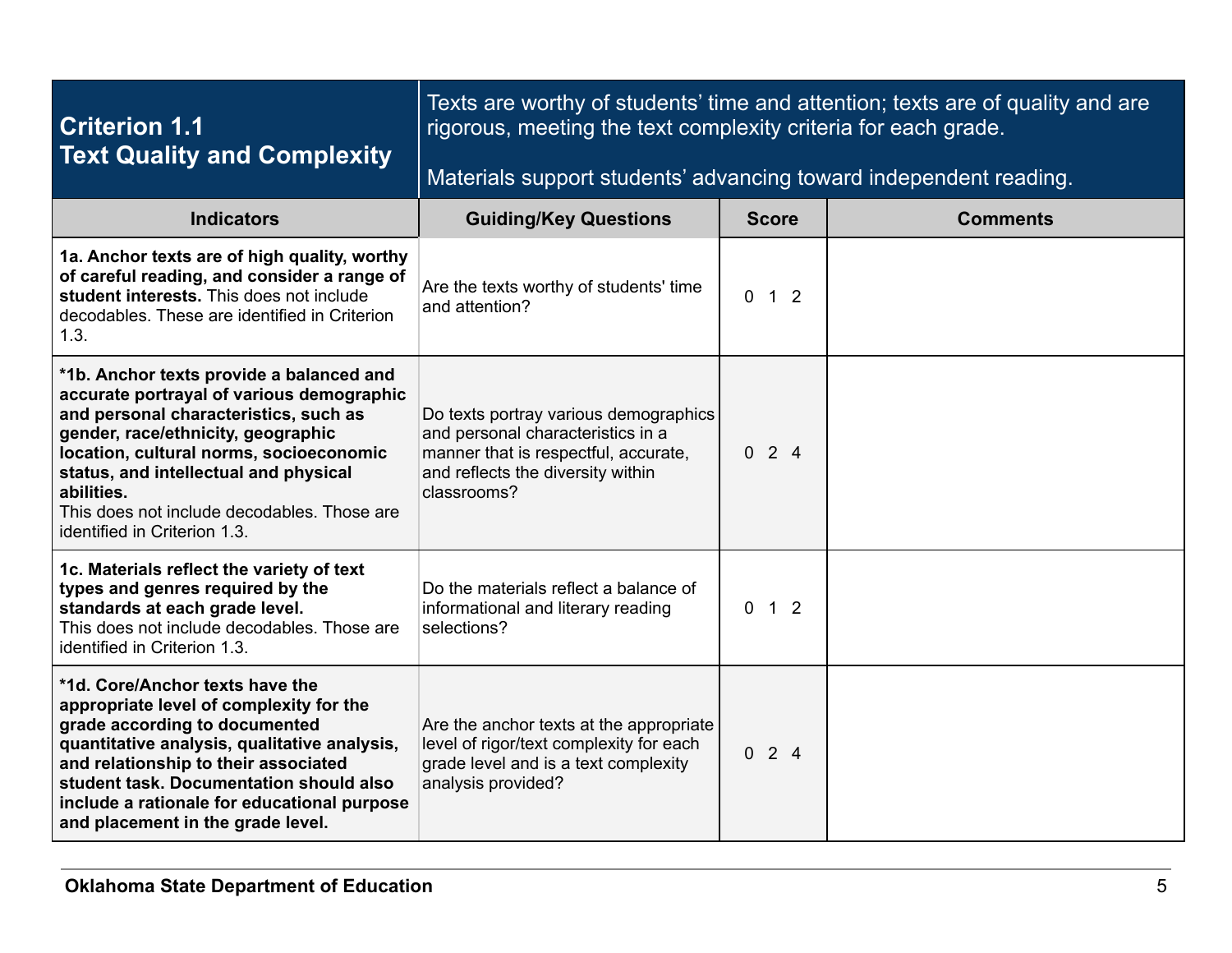| 1e. Series of texts should be at a variety of<br>complexity levels appropriate for the grade<br>band to support students' literacy growth<br>over the course of the school year.                                                                  | Are anchor texts and supporting text<br>sets providing grade-level material<br>that increases in complexity when<br>sequenced over the course of the<br>school year?               | $0 \t1 \t2$      |                                                                                                                                    |        |
|---------------------------------------------------------------------------------------------------------------------------------------------------------------------------------------------------------------------------------------------------|------------------------------------------------------------------------------------------------------------------------------------------------------------------------------------|------------------|------------------------------------------------------------------------------------------------------------------------------------|--------|
| *1f. Materials provide opportunities for<br>students to engage in a volume and variety<br>of reading to support their reading at<br>grade level by the end of the school year,<br>including accountability structures for<br>independent reading. | Are students reading a volume and<br>variety of texts both through<br>interacting with the teacher and/or<br>classmates or independently in school<br>or outside of the classroom? | $0 \t2 \t4$      |                                                                                                                                    |        |
|                                                                                                                                                                                                                                                   |                                                                                                                                                                                    | <b>Sub-Total</b> | <b>Rating Levels</b>                                                                                                               | Rating |
| <b>Criterion 1.1 Summary</b>                                                                                                                                                                                                                      |                                                                                                                                                                                    | 118              | <b>Exemplifies Quality:</b><br>$15 - 18$<br><b>Approaching</b><br><b>Quality: 10-14</b><br><b>Not Representing</b><br>Quality: 0-9 |        |

-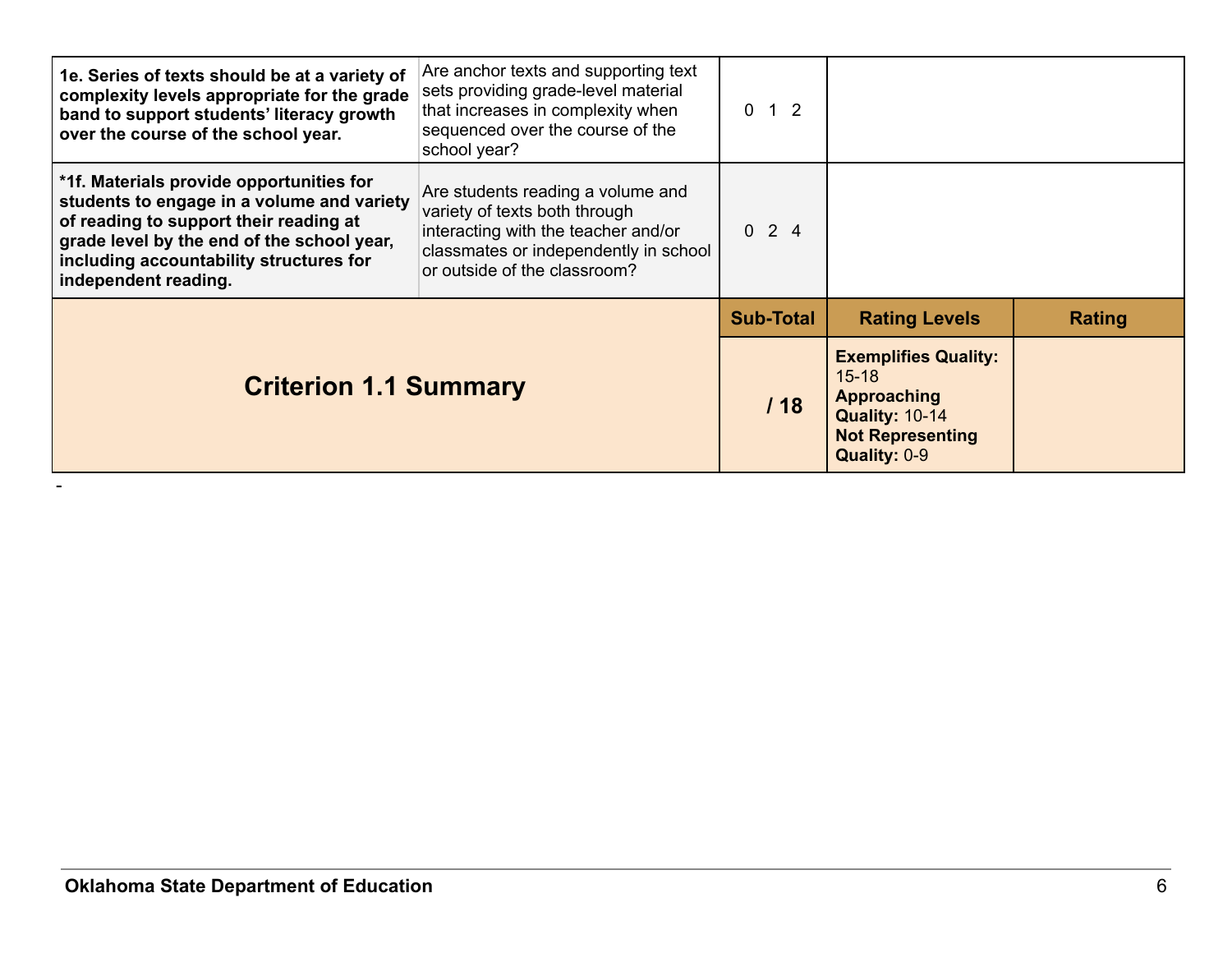| <b>Criterion 1.2</b><br><b>Alignment to the Standards</b><br>with Questions and Tasks<br><b>Grounded in Evidence</b>                                                                                                                                              | Materials provide opportunities for rich and rigorous evidence-based<br>discussions and writing about texts to build strong literacy skills.                |                     |                 |  |
|-------------------------------------------------------------------------------------------------------------------------------------------------------------------------------------------------------------------------------------------------------------------|-------------------------------------------------------------------------------------------------------------------------------------------------------------|---------------------|-----------------|--|
| <b>Indicators</b>                                                                                                                                                                                                                                                 | <b>Guiding/Key Questions</b>                                                                                                                                | <b>Score</b>        | <b>Comments</b> |  |
| *1g. Most questions, tasks, and assignments<br>are text-specific and/or text-dependent,<br>requiring students to engage with the text<br>directly (drawing on textual evidence to<br>support both what is explicit as well as valid<br>inferences from the text). | Are roughly 80% or more of the<br>questions, tasks, and assignments<br>connected to texts and require the use<br>of the text to answer?                     | 024                 |                 |  |
| 1h. Materials provide frequent opportunities<br>and protocols that align to grade-level<br>Speaking and Listening standards.                                                                                                                                      | Are discussions and<br>speaking/questioning protocols<br>accompanied by a year-long approach<br>to developing skills over the course of<br>the school year? | $0 \quad 1 \quad 2$ |                 |  |
| 1i. Materials support students' listening and<br>speaking about what they are reading and<br>researching (including presentation<br>opportunities) with relevant follow-up<br>questions and evidence.                                                             | How much instructional time is<br>dedicated to students practicing and<br>applying speaking and listening skills?                                           | $0 \quad 1 \quad 2$ |                 |  |
| 1j. Materials include a mix of on-demand and<br>varied process writing (e.g., multiple drafts,<br>revisions over time) incorporating digital<br>resources where appropriate.                                                                                      | Do materials include on-demand and<br>process writing tasks?                                                                                                | $0$ 1 2             |                 |  |
| *1k. Materials provide opportunities for<br>students to address different text types of<br>writing that reflect the distribution required by<br>the standards.                                                                                                    | Do the materials include a range of<br>writing text types/genres/modes<br>appropriate for the grade level?                                                  | 024                 |                 |  |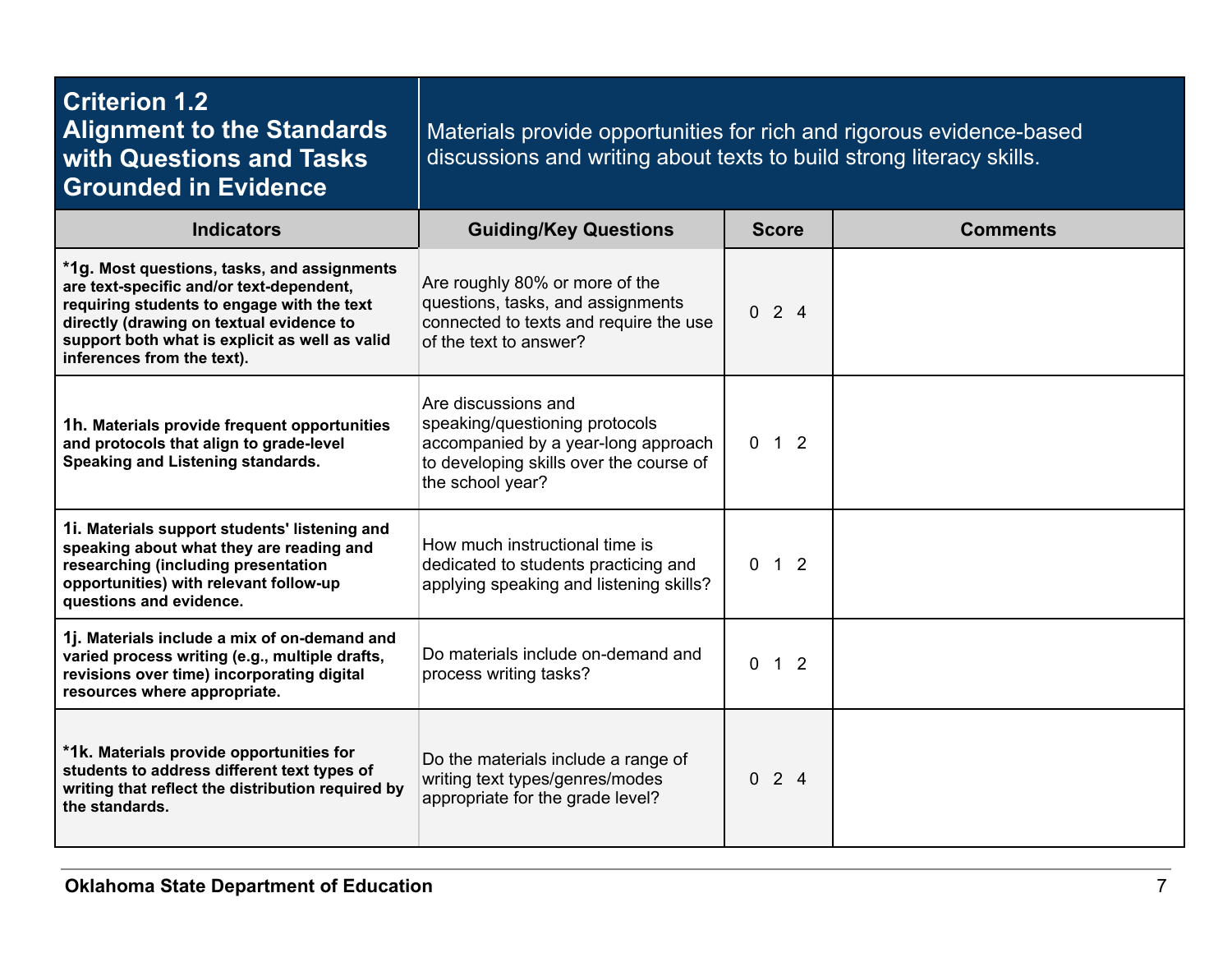| 1. Materials include explicit instruction and<br>frequent opportunities for discussions and<br>writing to support careful analyses,<br>well-defended claims, and clear information. | How frequently do students engage in<br>writing requiring them to draw evidence<br>directly from a reading?              | $0 \t1 \t2$                |                                                                                                                                     |        |
|-------------------------------------------------------------------------------------------------------------------------------------------------------------------------------------|--------------------------------------------------------------------------------------------------------------------------|----------------------------|-------------------------------------------------------------------------------------------------------------------------------------|--------|
| 1m. Materials include explicit instruction of<br>the grade-level grammar and usage standards,<br>with multiple opportunities for application in<br>context.                         | Do materials provide instruction and<br>application opportunities for all<br>grade-level grammar and usage<br>standards? | 1 <sub>2</sub><br>$\Omega$ |                                                                                                                                     |        |
| *1n. Materials include a cohesive, year-long<br>plan for students to interact with and build key<br>academic vocabulary words in and across<br>texts.                               | How is vocabulary development<br>attended to in everyday instruction?                                                    | $0 \t2 \t4$                |                                                                                                                                     |        |
|                                                                                                                                                                                     |                                                                                                                          | <b>Sub-Total</b>           | <b>Rating Levels</b>                                                                                                                | Rating |
| <b>Criterion 1.2 Summary</b>                                                                                                                                                        |                                                                                                                          | 122                        | <b>Exemplifies Quality:</b><br>$18 - 22$<br><b>Approaching</b><br><b>Quality: 12-17</b><br><b>Not Representing</b><br>Quality: 0-11 |        |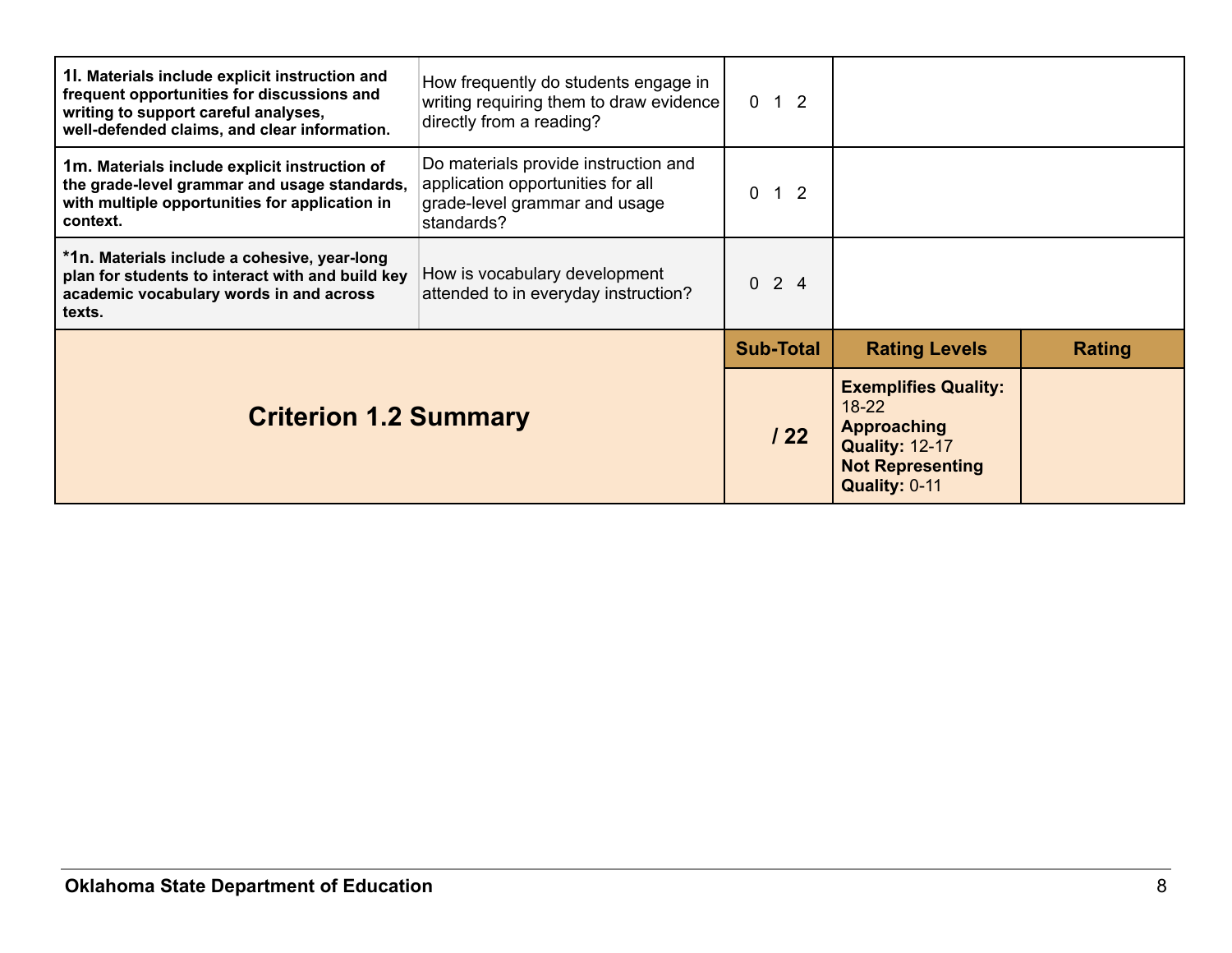| <b>Criterion 1.3</b><br><b>Foundational Skills</b><br><b>Development</b>                                                                                                                                  | Materials in reading, writing, speaking, listening, and language targeted to<br>support foundation reading development are aligned to the standards. |                                 |                                                                                                                        |               |
|-----------------------------------------------------------------------------------------------------------------------------------------------------------------------------------------------------------|------------------------------------------------------------------------------------------------------------------------------------------------------|---------------------------------|------------------------------------------------------------------------------------------------------------------------|---------------|
| <b>Indicators</b>                                                                                                                                                                                         | <b>Guiding/Key Questions</b>                                                                                                                         | <b>Score</b><br><b>Comments</b> |                                                                                                                        |               |
| *1o. Materials, questions, and tasks<br>address grade-level foundational skills by<br>providing explicit instruction in phonics<br>and word recognition that demonstrate a<br>research-based progression. | What is the sequential instruction of<br>phonics and word recognition?                                                                               | $0 \t2 \t4$                     |                                                                                                                        |               |
| 1p. Materials, questions, and tasks<br>address grade-level foundational skills by<br>providing explicit instruction in word<br>analysis that demonstrates a<br>research-based progression.                | Do materials provide explicit instruction<br>for students to learn and apply word<br>analysis skills?                                                | $0 \quad 1 \quad 2$             |                                                                                                                        |               |
| 1q. Materials include sufficient<br>opportunities for students to practice and<br>apply grade-level phonics, word analysis,<br>and word recognition skills.                                               | How do materials support students in<br>applying foundational skills knowledge<br>in authentic activities?                                           | $0 \quad 1 \quad 2$             |                                                                                                                        |               |
| *1r. Instructional opportunities are<br>frequently built into the materials for<br>students to practice and achieve reading<br>fluency in order to read with purpose and<br>understanding.                | How do materials support students in<br>developing oral and silent reading<br>fluency?                                                               | 024                             |                                                                                                                        |               |
|                                                                                                                                                                                                           |                                                                                                                                                      | <b>Sub-Total</b>                | <b>Rating Levels</b>                                                                                                   | <b>Rating</b> |
| <b>Criterion 1.3 Summary</b>                                                                                                                                                                              |                                                                                                                                                      | 112                             | <b>Exemplifies Quality:</b><br>$10 - 12$<br><b>Approaching Quality: 7-9</b><br><b>Not Representing</b><br>Quality: 0-6 |               |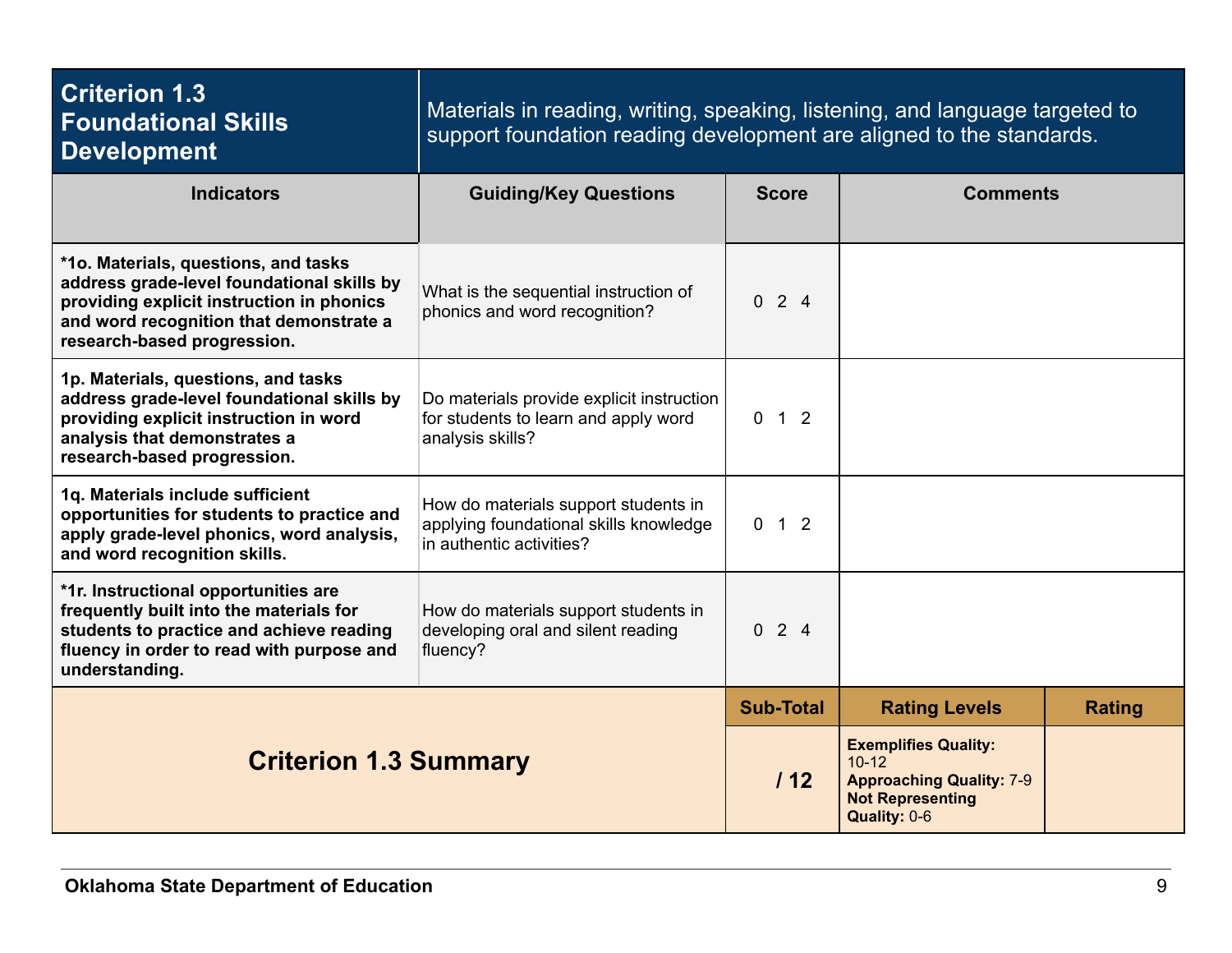| <b>Gateway 1</b><br><b>Points Available</b> | <b>Rating Levels</b>                    | <b>Gateway 1</b><br><b>Points Achieved</b> | <b>Gateway 1</b><br><b>Rating</b> |  |
|---------------------------------------------|-----------------------------------------|--------------------------------------------|-----------------------------------|--|
|                                             | <b>Exemplifies Quality: 42 - 52</b>     |                                            |                                   |  |
| 52                                          | <b>Approaching Quality: 27 - 41</b>     |                                            |                                   |  |
|                                             | <b>Not Representing Quality: 0 - 26</b> |                                            |                                   |  |
| <b>Gateway 1 Comments</b>                   |                                         |                                            |                                   |  |
|                                             |                                         |                                            |                                   |  |
|                                             |                                         |                                            |                                   |  |
|                                             |                                         |                                            |                                   |  |
|                                             |                                         |                                            |                                   |  |
|                                             |                                         |                                            |                                   |  |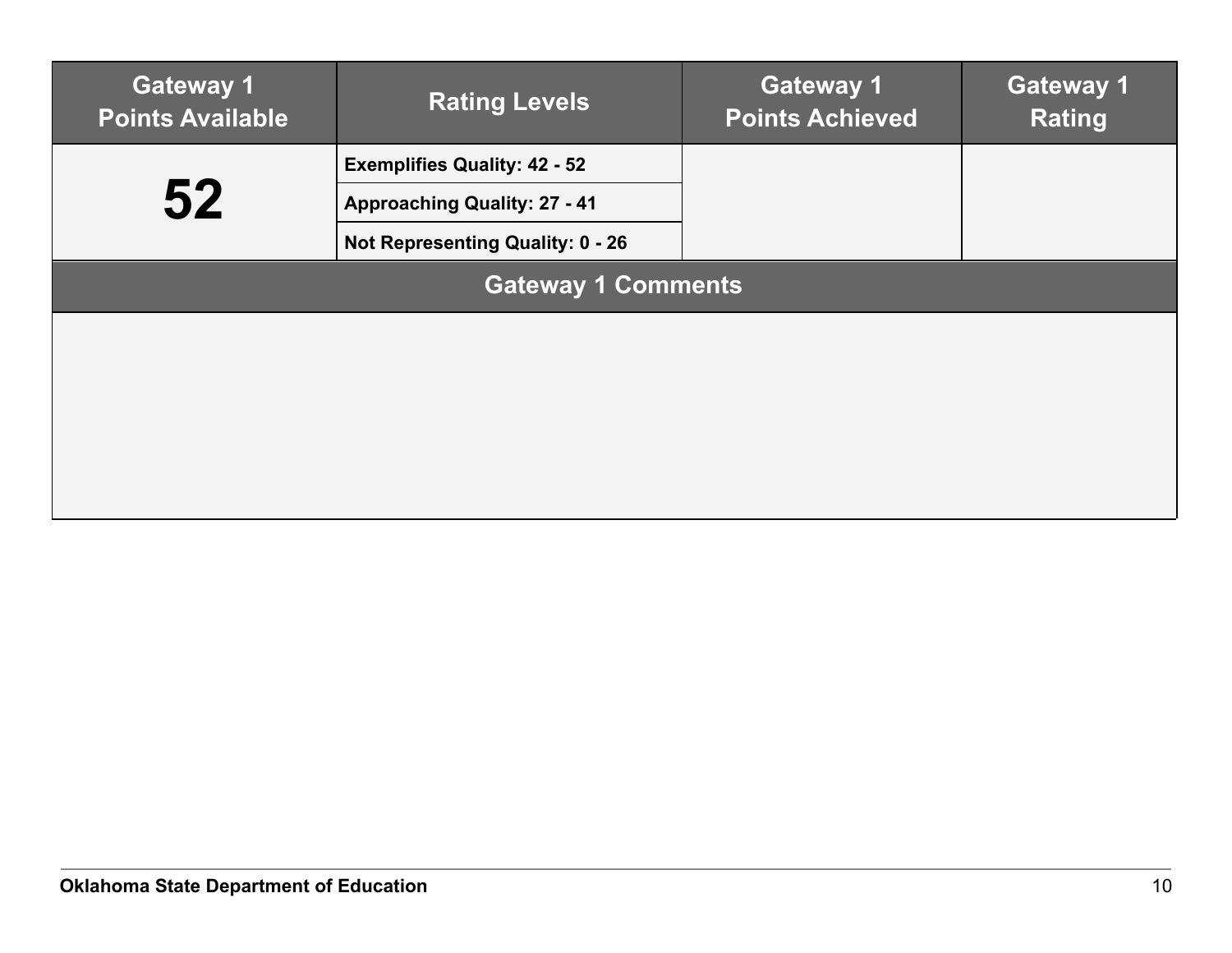#### **Gateway 2: Building Knowledge with Texts, Vocabulary, and Tasks**

Gateway 2 examines how materials build knowledge through integrated reading, writing, speaking, listening, and language. To determine the Gateway rating, educators use evidence gathered from the instructional materials to score indicators related to each criterion.

❏ **Materials must receive a score of Exemplifies Quality or Approaching Quality in Gateway 1 in order to be reviewed in Gateway 2.**

| <b>Gateway 2: Overview</b>                                                                                                                                           | <b>Available Points</b> |
|----------------------------------------------------------------------------------------------------------------------------------------------------------------------|-------------------------|
| <b>Criterion 2.1: Building Knowledge</b><br>Indicators 2a-2f<br>Materials build knowledge through integrated reading, writing, speaking, listening, and<br>language. | 16                      |
| <b>Criterion 2.2: Coherence</b><br>Indicators 2g-2l<br>Materials promote mastery of grade-level standards by the end of the year.                                    | 18                      |
| <b>Total Available Points in Gateway 2</b>                                                                                                                           |                         |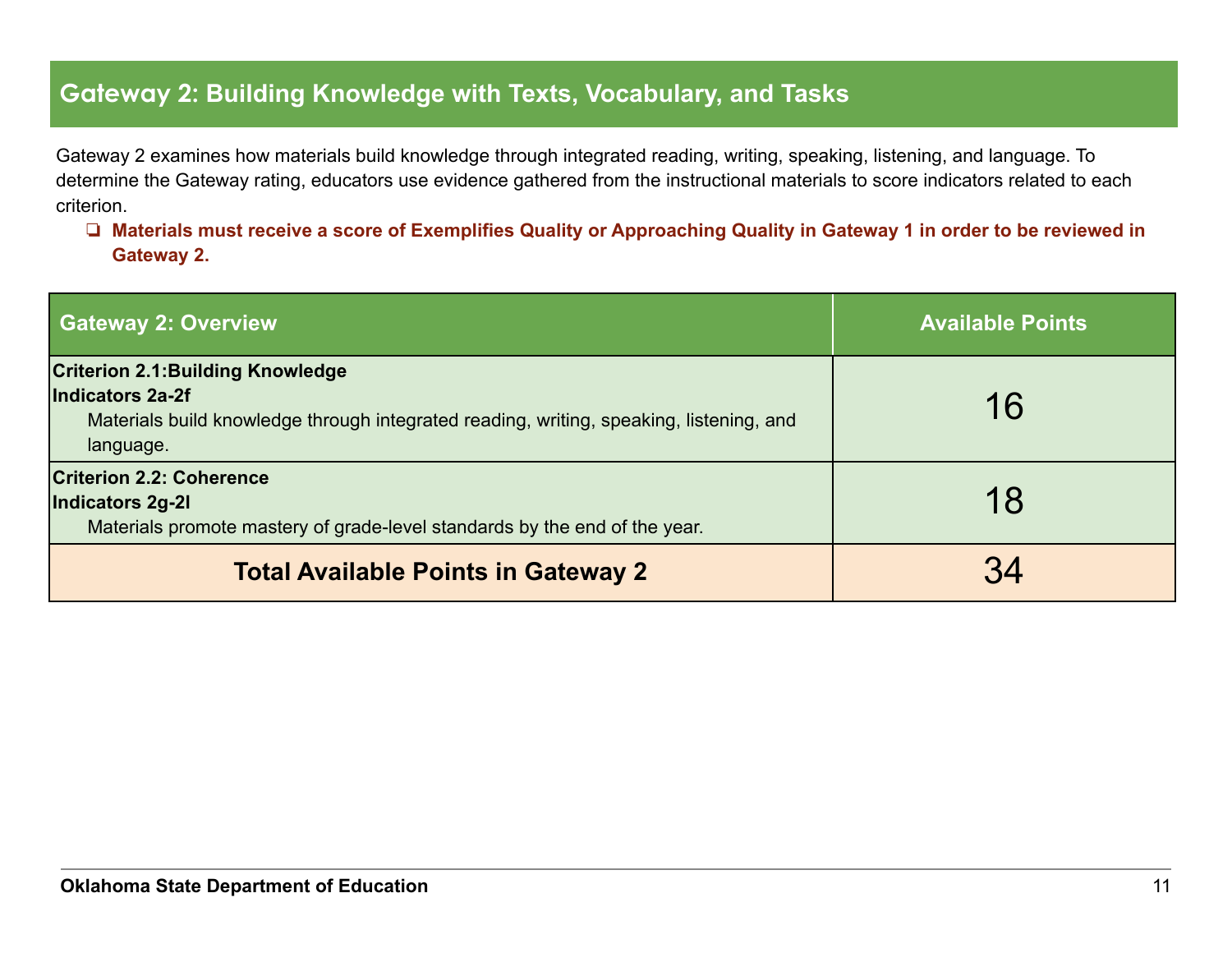| <b>Criterion 2.1</b><br><b>Building Knowledge</b>                                                                                                                                                                                                           | Materials build knowledge through integrated reading, writing, listening, and<br>language.                                                                                               |                                                    |                 |
|-------------------------------------------------------------------------------------------------------------------------------------------------------------------------------------------------------------------------------------------------------------|------------------------------------------------------------------------------------------------------------------------------------------------------------------------------------------|----------------------------------------------------|-----------------|
| <b>Indicators</b>                                                                                                                                                                                                                                           | <b>Guiding/Key Questions</b>                                                                                                                                                             | <b>Score</b>                                       | <b>Comments</b> |
| *2a. Texts are organized around a<br>cohesive topic/theme to build students'<br>ability to read and comprehend complex<br>texts independently and proficiently.                                                                                             | Are texts organized cohesively around<br>topics/themes to build student<br>knowledge?                                                                                                    | 24<br>$\overline{0}$                               |                 |
| 2b. Materials require students to analyze<br>the key ideas, details, craft, and structure<br>within individual texts as well as across<br>multiple texts using coherently sequenced,<br>high-quality questions and tasks.                                   | Are questions and tasks associated<br>with key ideas and details, and craft<br>and structure logically sequenced and<br>appropriate in their increasing<br>complexity?                   | $\overline{1}$<br>$\overline{2}$<br>$\overline{0}$ |                 |
| *2c. Materials require students to analyze<br>the integration of knowledge and ideas<br>within individual texts as well as across<br>multiple texts using coherently sequenced,<br>high-quality text-specific and/or<br>text-dependent questions and tasks. | Do questions and tasks integrate<br>knowledge and ideas within a single<br>informational text?<br>Do some questions and tasks<br>integrate knowledge and ideas across<br>multiple texts? | $0 \t2 \t4$                                        |                 |
| 2d. Culminating tasks require students to<br>demonstrate their knowledge of a unit's<br>topic/theme through integrated literacy<br>skills (e.g., a combination of reading,<br>writing, speaking, listening).                                                | Are culminating tasks multifaceted<br>(integrating reading, writing, speaking,<br>and listening), including comprehension<br>standards and content knowledge?                            | $\overline{0}$<br>$\overline{1}$<br>$\overline{2}$ |                 |
| 2e. Materials include a cohesive, year-long<br>plan for students to achieve grade-level<br>writing proficiency by the end of the<br>school year.                                                                                                            | Do the materials include support for<br>students' writing instruction for a whole<br>year's worth of instruction, engaging<br>students with the grade-level writing<br>standards?        | $\overline{1}$<br>$\overline{2}$<br>$\overline{0}$ |                 |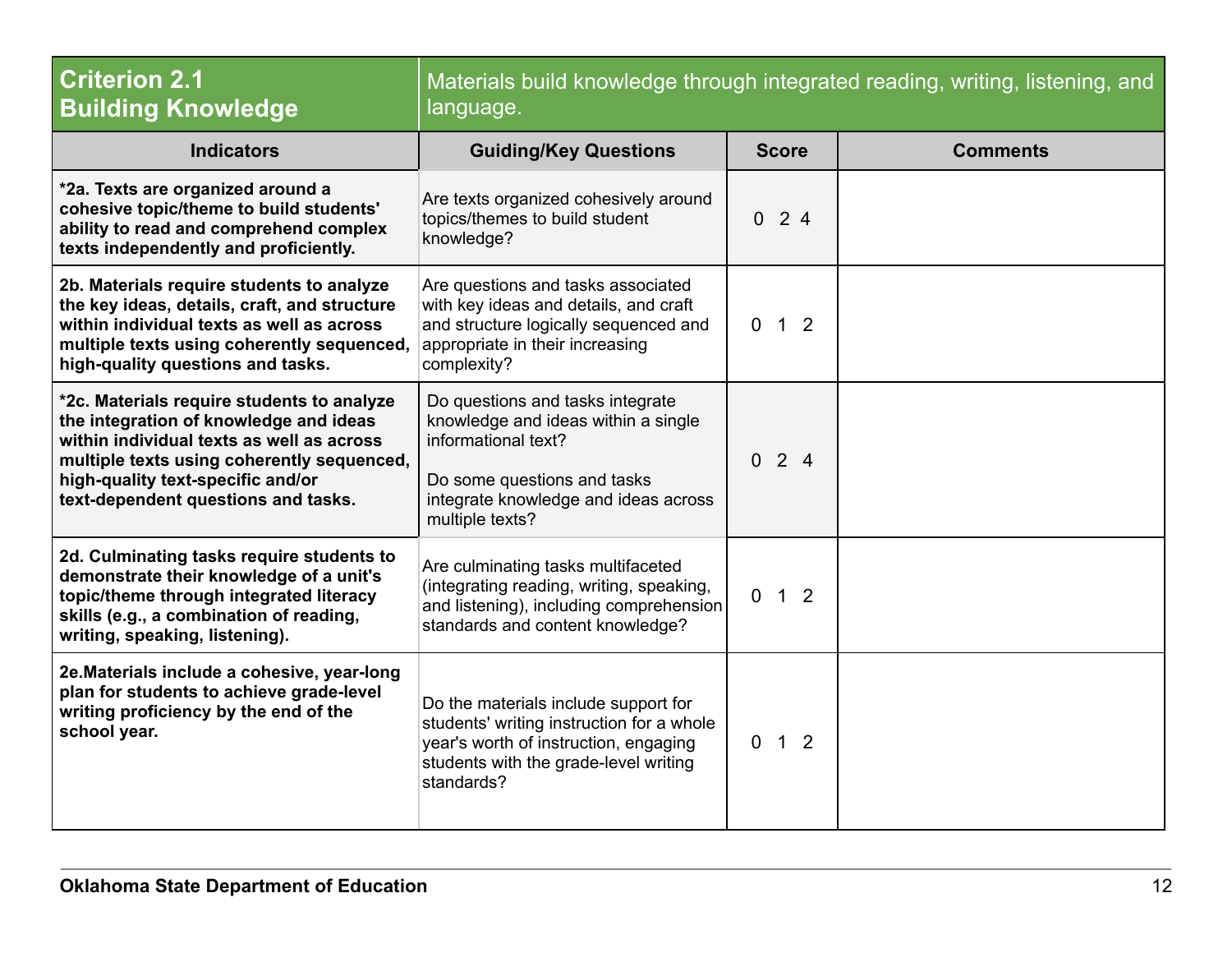| 2f. Materials include a progression of<br>focused research projects to encourage<br>students to develop knowledge in a given<br>area by confronting and analyzing different<br>aspects of a topic using multiple texts and<br>source materials. | Do materials include a progression of<br>research skills and research<br>opportunities? | $0 \t1 \t2$      |                                                                                                                        |               |
|-------------------------------------------------------------------------------------------------------------------------------------------------------------------------------------------------------------------------------------------------|-----------------------------------------------------------------------------------------|------------------|------------------------------------------------------------------------------------------------------------------------|---------------|
| <b>Criterion 2.1 Summary</b>                                                                                                                                                                                                                    |                                                                                         | <b>Sub-Total</b> | <b>Rating Levels</b>                                                                                                   | <b>Rating</b> |
|                                                                                                                                                                                                                                                 |                                                                                         | /16              | <b>Exemplifies</b><br>Quality: 14-16<br><b>Approaching</b><br>Quality: 9-13<br><b>Not Representing</b><br>Quality: 0-8 |               |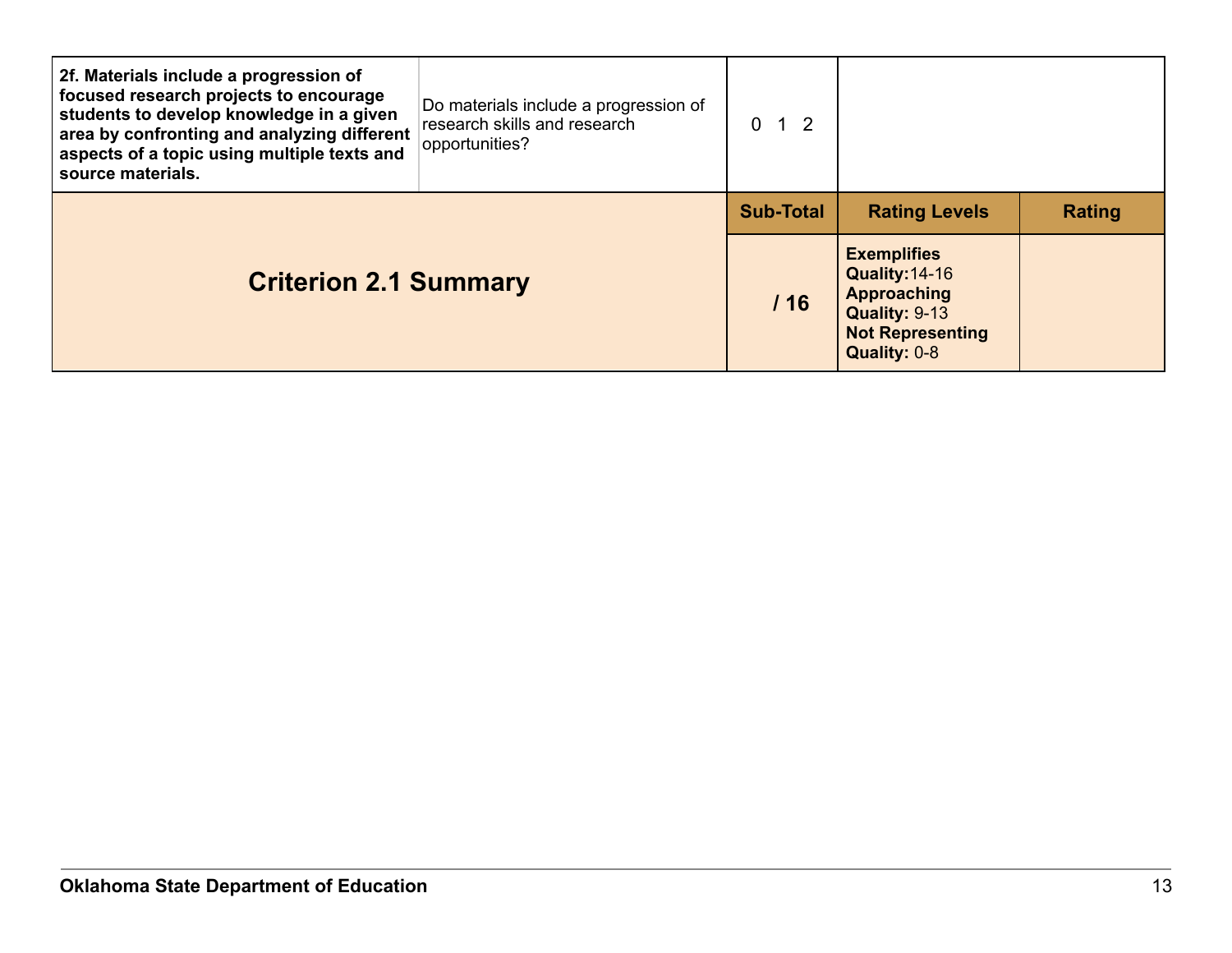| <b>Criterion 2.2</b><br><b>Coherence</b>                                                                                                                                                                                                                                                                    | Materials promote mastery of grade-level standards by the end of the year.                                                                                             |                                  |                 |
|-------------------------------------------------------------------------------------------------------------------------------------------------------------------------------------------------------------------------------------------------------------------------------------------------------------|------------------------------------------------------------------------------------------------------------------------------------------------------------------------|----------------------------------|-----------------|
| <b>Indicators</b>                                                                                                                                                                                                                                                                                           | <b>Guiding/Key Questions</b>                                                                                                                                           | <b>Score</b>                     | <b>Comments</b> |
| *2g. Materials spend the majority of<br>instructional time on content that falls<br>within grade-level aligned instruction,<br>practice, and assessments.                                                                                                                                                   | Do materials spend the majority of<br>instructional time on grade-level<br>content?                                                                                    | 024                              |                 |
| 2h. Materials regularly and systematically<br>balance time and resources required for<br>following the suggested implementation,<br>as well as information for alternative<br>implementations that maintain alignment<br>and intent of the standards.                                                       | Are questions and tasks associated with<br>key ideas and details, and craft and<br>structure logically sequenced and<br>appropriate in their increasing<br>complexity? | $0$ 1 2                          |                 |
| *2i. Materials help English learners access<br>challenging content and provide teacher<br>guidance for appropriate use of strategies<br>and scaffolds.                                                                                                                                                      | Do questions and tasks integrate<br>knowledge and ideas within a single<br>informational text?                                                                         | 024                              |                 |
| *2j. Materials regularly provide strategies<br>and supports for students in special<br>populations to work with grade-level<br>content and to meet or exceed grade-level<br>standards that will support their regular<br>and active participation in learning English<br><b>Language Arts and literacy.</b> | Do some questions and tasks integrate<br>knowledge and ideas across multiple<br>texts?                                                                                 | $0 \t2 \t4$                      |                 |
| 2k. Materials provide all students, including<br>those who read, write, speak, or listen<br>below grade level, with extensive<br>opportunities to work with grade-level<br>content and texts to meet or exceed<br>grade-level standards.                                                                    | Are culminating tasks multifaceted<br>(integrating reading, writing, speaking,<br>and listening), including comprehension<br>standards and content knowledge?          | 1 <sub>2</sub><br>$\overline{0}$ |                 |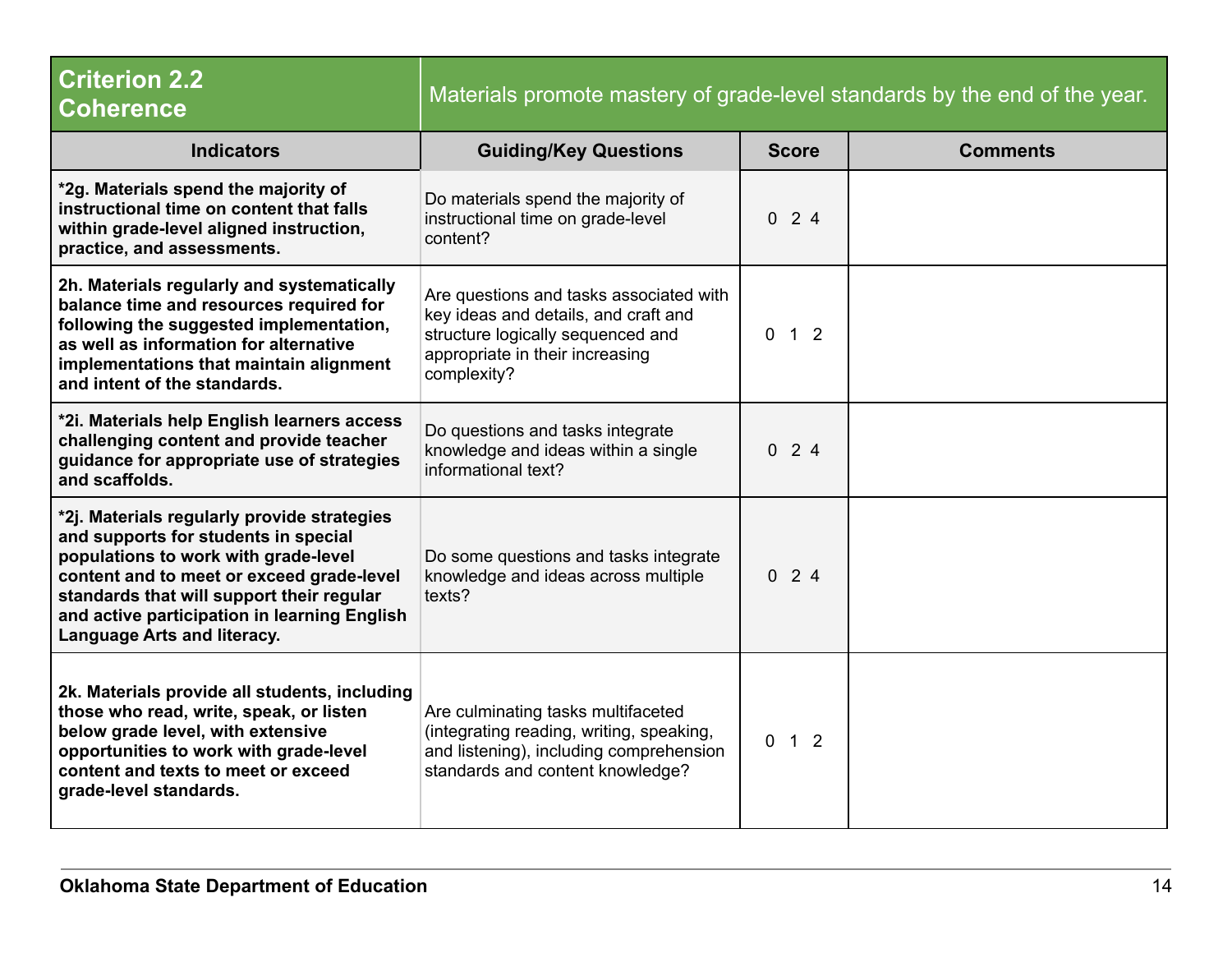| 2I. Materials regularly provide extensions<br>to engage with literacy content and<br>concepts at greater depth for students who<br>read, write, speak, and/or listen above<br>grade level. | Do the materials include support for<br>students' writing instruction for a whole<br>year's worth of instruction, engaging<br>students with the grade-level writing<br>standards? | $\Omega$<br>$1\quad2$ |                                                                                                                                |               |
|--------------------------------------------------------------------------------------------------------------------------------------------------------------------------------------------|-----------------------------------------------------------------------------------------------------------------------------------------------------------------------------------|-----------------------|--------------------------------------------------------------------------------------------------------------------------------|---------------|
|                                                                                                                                                                                            |                                                                                                                                                                                   | <b>Sub-Total</b>      | <b>Rating Levels</b>                                                                                                           | <b>Rating</b> |
| <b>Criterion 2.2 Summary</b>                                                                                                                                                               |                                                                                                                                                                                   | 118                   | <b>Exemplifies</b><br>Quality: 15-18<br><b>Approaching</b><br><b>Quality: 10-14</b><br><b>Not Representing</b><br>Quality: 0-9 |               |

| <b>Gateway 2</b><br><b>Points Available</b> | <b>Rating Levels</b>                  | <b>Gateway 2</b><br><b>Points Achieved</b> | <b>Gateway 2</b><br><b>Rating</b> |  |
|---------------------------------------------|---------------------------------------|--------------------------------------------|-----------------------------------|--|
|                                             | <b>Exemplifies Quality: 28-34</b>     |                                            |                                   |  |
| 34                                          | <b>Approaching Quality: 18-27</b>     |                                            |                                   |  |
|                                             | <b>Not Representing Quality: 0-17</b> |                                            |                                   |  |
| <b>Gateway 2 Comments</b>                   |                                       |                                            |                                   |  |
|                                             |                                       |                                            |                                   |  |
|                                             |                                       |                                            |                                   |  |
|                                             |                                       |                                            |                                   |  |
|                                             |                                       |                                            |                                   |  |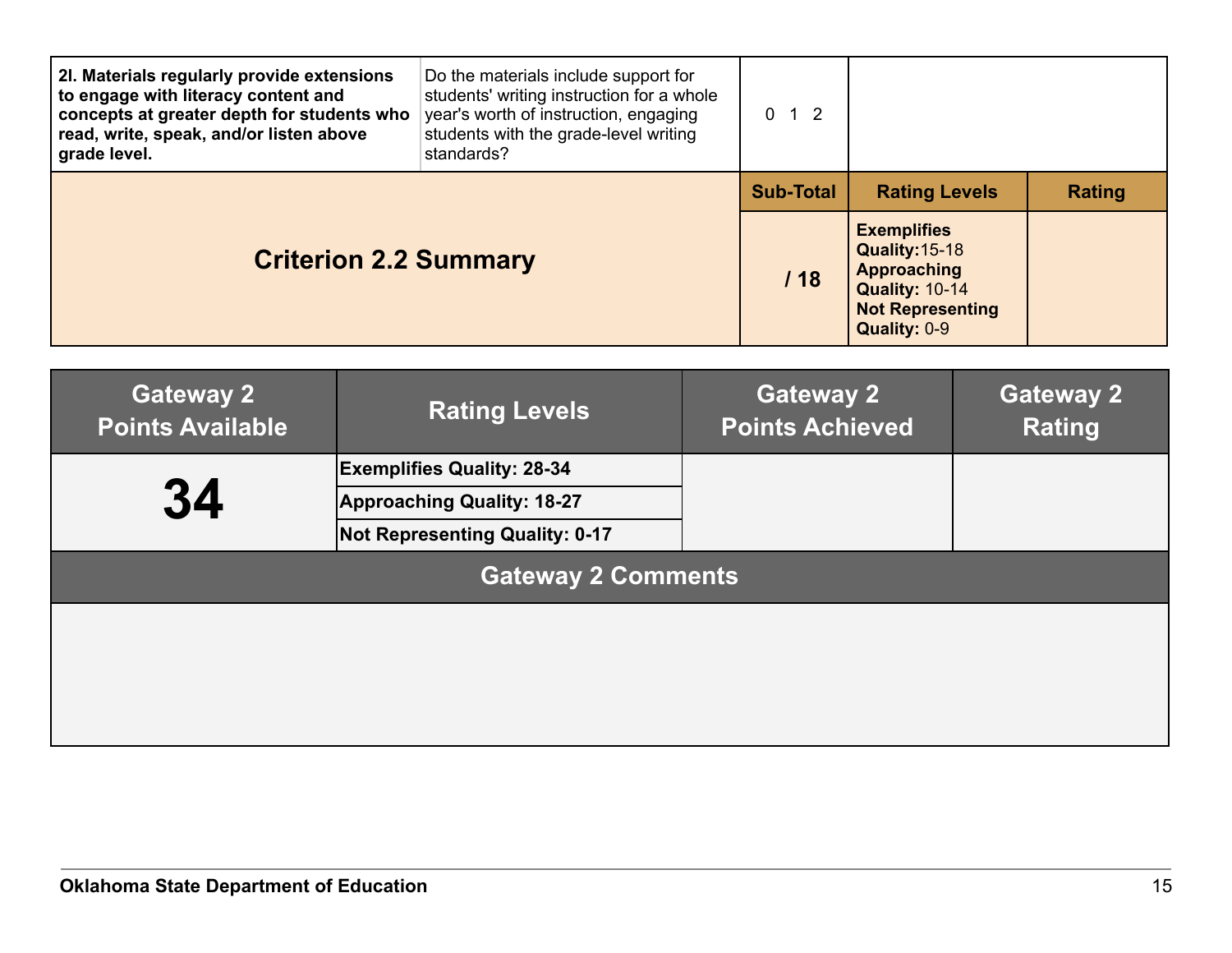### **Gateway 3: Usability**

| <b>Gateway 3: Overview</b>                                                                                                                                                                                                                                                           | <b>Available Points</b>           |
|--------------------------------------------------------------------------------------------------------------------------------------------------------------------------------------------------------------------------------------------------------------------------------------|-----------------------------------|
| <b>Criterion 3.1: Teacher Supports</b><br>Indicators 3a-3f<br>Teacher Supports identifies opportunities for teachers to effectively plan and utilize<br>materials with integrity and to further develop their own understanding of the content.                                      | 17                                |
| <b>Criterion 3.2: Assessment</b><br>Indicators 3g-3k<br>Assessment identifies how materials provide tools, guidance, and support for teachers to<br>collect, interpret, and act on data about student progress towards the standards.                                                | 16                                |
| <b>Criterion 3.3: Student Supports</b><br>Indicators 3I-3p<br>Student Supports identifies the ways in which materials are designed for each child's<br>regular and active participation in grade-level/grade-band/series content.                                                    | <b>Narrative Evidence</b><br>Only |
| <b>Criterion 3.4: Intentional Design</b><br>Indicators 3q-3u<br>Intentional Design identifies how materials support students and teachers with a visual<br>design that is engaging and references or integrates digital technology (when applicable),<br>with guidance for teachers. | <b>Narrative Evidence</b><br>Only |
| <b>Total Available Points in Gateway 3</b>                                                                                                                                                                                                                                           | 33                                |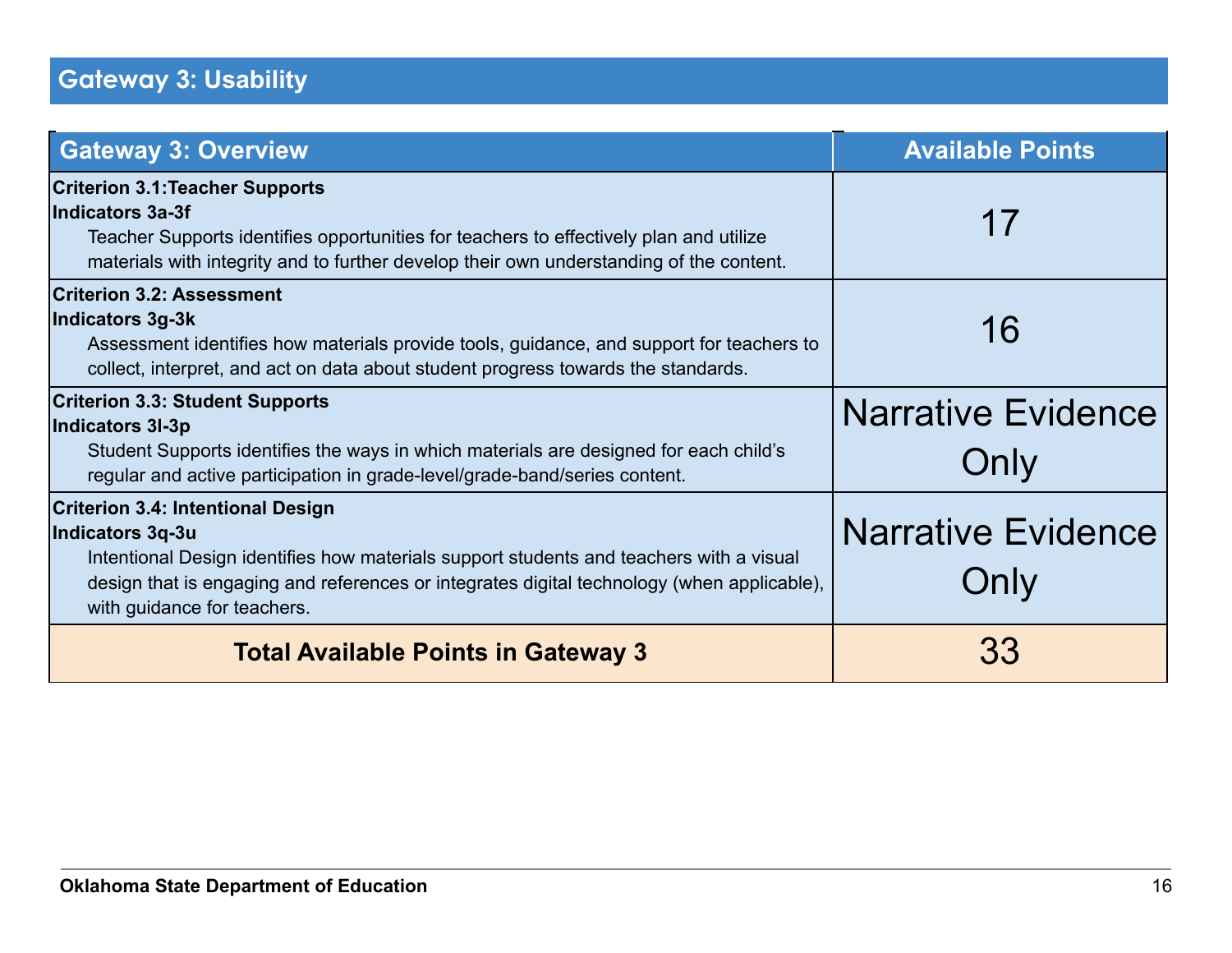| <b>Criterion 3.1</b><br><b>Teacher Supports</b>                                                                                                                                                                                     | Teacher Supports identifies opportunities for teachers to effectively plan and<br>utilize materials with integrity and to further develop their own<br>understanding of the content.                                                          |                                      |                 |
|-------------------------------------------------------------------------------------------------------------------------------------------------------------------------------------------------------------------------------------|-----------------------------------------------------------------------------------------------------------------------------------------------------------------------------------------------------------------------------------------------|--------------------------------------|-----------------|
| <b>Indicators</b>                                                                                                                                                                                                                   | <b>Guiding/Key Questions</b>                                                                                                                                                                                                                  | <b>Score</b>                         | <b>Comments</b> |
| *3a. Materials provide teacher guidance<br>with useful annotations and suggestions<br>for how to enact the student materials and<br>ancillary materials to support students'<br>literacy development.                               | How are the materials structured to<br>provide information that will assist the<br>teacher in presenting the student<br>materials or ancillary materials?                                                                                     | $0 \t2 \t4$                          |                 |
| *3b. Materials provide a teacher's edition<br>that contains full, adult-level explanations,<br>and examples when necessary, of the more<br>advanced concepts so that teachers can<br>improve their own knowledge of the<br>subject. | How do the materials support deepening<br>teachers' understanding of specific<br>content and standards?                                                                                                                                       | $0 \t2 \t4$                          |                 |
| *3c. Materials provide a teacher's edition<br>that includes standards correlation<br>information that explains the role of the<br><b>Oklahoma Academic Standards in the</b><br>context of the overall series.                       | How does each lesson and unit align to<br>the OAS for English Language Arts?<br>How does the content or course connect<br>to previous and upcoming content or<br>courses?                                                                     | $0 \t2 \t4$                          |                 |
| 3d. Materials provide strategies for<br>informing all stakeholders, including<br>students, parents, or caregivers about the<br>program and suggestions for how they can<br>help support student progress and<br>achievement.        | Do the materials include strategies for<br>informing students, parents, or caregivers<br>about the program?<br>Do the materials contain suggestions for<br>how parents or caregivers can help<br>support student progress and<br>achievement? | <b>Narrative</b><br>Evidence<br>Only |                 |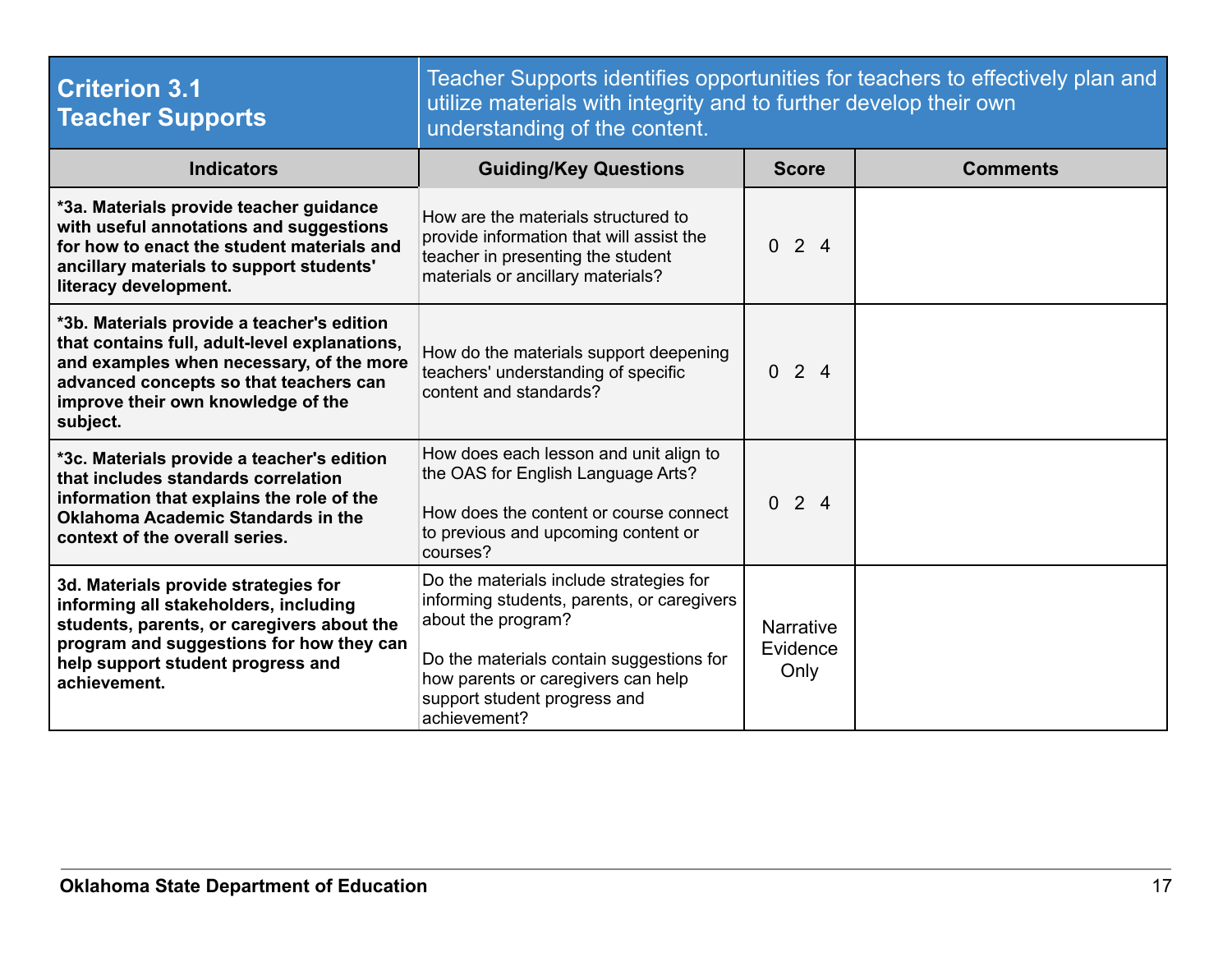| *3e. Materials provide explanations of the<br>instructional approaches of the program<br>and identification of the research-based<br>strategies. | Do the materials provide explanations of<br>the instructional approaches of the<br>program?<br>Do the materials identify research-based<br>strategies that have informed the design<br>of the materials? | $0 \t2 \t4$      |                                                                                                                               |        |
|--------------------------------------------------------------------------------------------------------------------------------------------------|----------------------------------------------------------------------------------------------------------------------------------------------------------------------------------------------------------|------------------|-------------------------------------------------------------------------------------------------------------------------------|--------|
| 3f. Materials provide a comprehensive list<br>of supplies needed to support instructional<br>activities.                                         | Do the materials contain a<br>comprehensive list of materials needed to<br>support implementation?                                                                                                       | 0 <sub>1</sub>   |                                                                                                                               |        |
|                                                                                                                                                  |                                                                                                                                                                                                          | <b>Sub-Total</b> | <b>Rating Levels</b>                                                                                                          | Rating |
| <b>Criterion 3.1 Summary</b>                                                                                                                     |                                                                                                                                                                                                          | 117              | <b>Exemplifies</b><br><b>Quality: 14-17</b><br><b>Approaching</b><br>Quality: 9-13<br><b>Not Representing</b><br>Quality: 0-8 |        |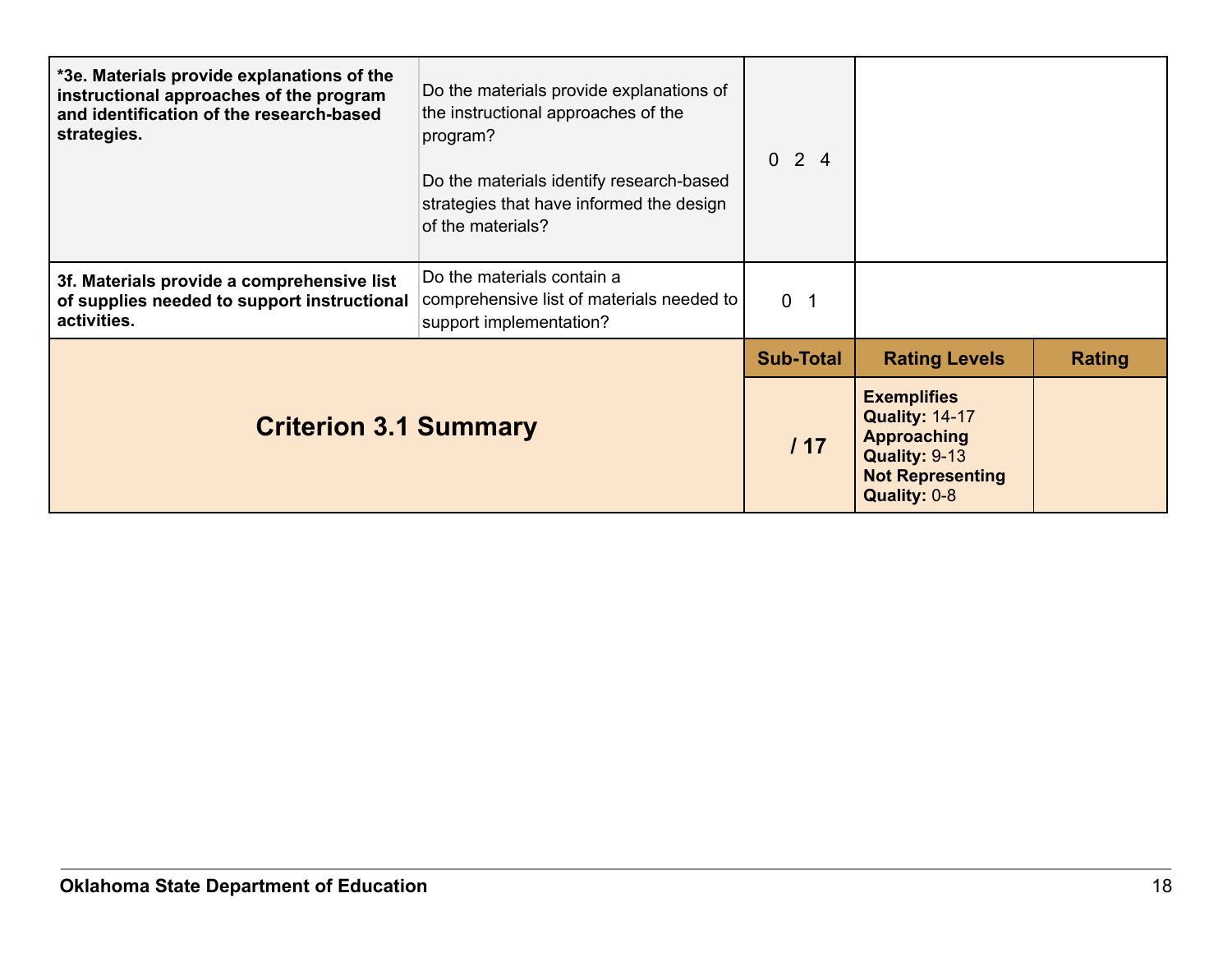| <b>Criterion 3.2</b><br><b>Assessment</b>                                                                                                                                                                      | Assessment identifies how materials provide tools, guidance, and support<br>for teachers to collect, interpret, and act on data about student progress<br>towards the standards.                                                                                           |                                      |                 |
|----------------------------------------------------------------------------------------------------------------------------------------------------------------------------------------------------------------|----------------------------------------------------------------------------------------------------------------------------------------------------------------------------------------------------------------------------------------------------------------------------|--------------------------------------|-----------------|
| Indicators (*denotes priority indicators)                                                                                                                                                                      | <b>Guiding/Key Questions</b>                                                                                                                                                                                                                                               | <b>Score</b>                         | <b>Comments</b> |
| *3g. Assessment information is included in<br>the materials to indicate which standards<br>are assessed.                                                                                                       | Do the materials identify the standards<br>being assessed for all assessment<br>types?                                                                                                                                                                                     | 024                                  |                 |
| *3h. Assessments provide aligned rubrics<br>and scoring guidelines that include<br>sufficient guidance to teachers for<br>interpreting student performance on<br>assessments and suggestions for<br>follow-up. | Do the materials include tools to score<br>assessment items, guidance for<br>teachers to interpret student<br>performance, and suggestions for<br>follow-up based on student<br>performance?                                                                               | 024                                  |                 |
| *3i. Assessments include item types that<br>measure the depth and rigor of the<br>expectations of the standards.                                                                                               | Do individual assessments contain a<br>variety of item types that assess the<br>depth and rigor of the grade-level<br>standards?                                                                                                                                           | 024                                  |                 |
| 3j. Assessments offer accommodations that<br>allow students to demonstrate their<br>knowledge and skills without changing the<br>content of the assessment.                                                    | What assessment accommodations<br>are available?                                                                                                                                                                                                                           | <b>Narrative</b><br>Evidence<br>Only |                 |
| *3k. Assessments provide a system<br>including multiple opportunities throughout<br>the grade, course, and/or series to<br>determine what students are learning and<br>what they have learned.                 | How is the system of assessments<br>constructed to identify what students<br>are learning or have learned?<br>How do the assessments connect<br>across the grade, course, and/or<br>series to support students in moving<br>toward and demonstrating intended<br>learning? | $0 \t2 \t4$                          |                 |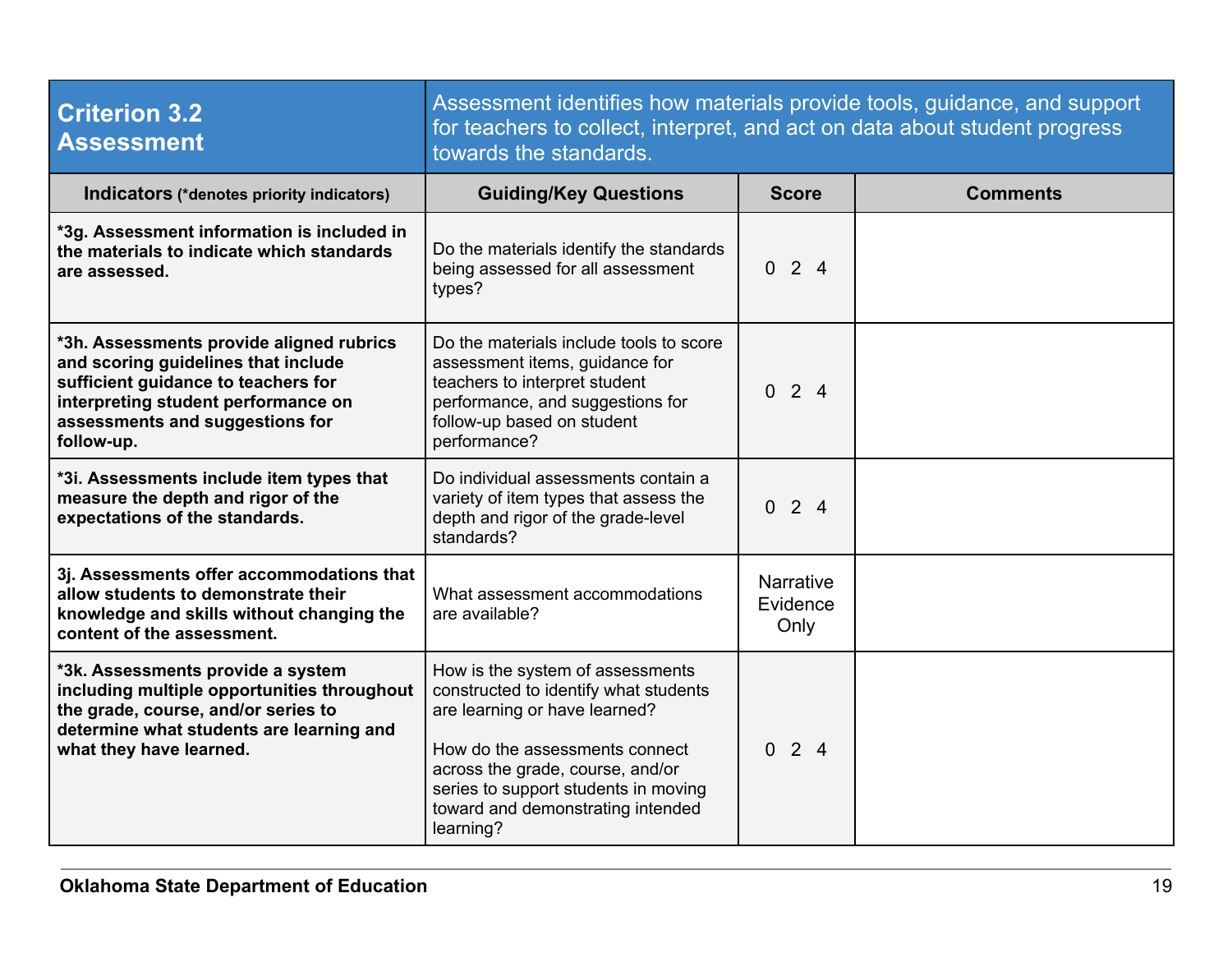|  | <b>Sub-Total</b>             | <b>Rating Levels</b> | <b>Rating</b>                                                                                                              |  |
|--|------------------------------|----------------------|----------------------------------------------------------------------------------------------------------------------------|--|
|  | <b>Criterion 3.2 Summary</b> | 116                  | <b>Exemplifies Quality:</b><br>$14 - 16$<br><b>Approaching</b><br>Quality: 9-13<br><b>Not Representing</b><br>Quality: 0-8 |  |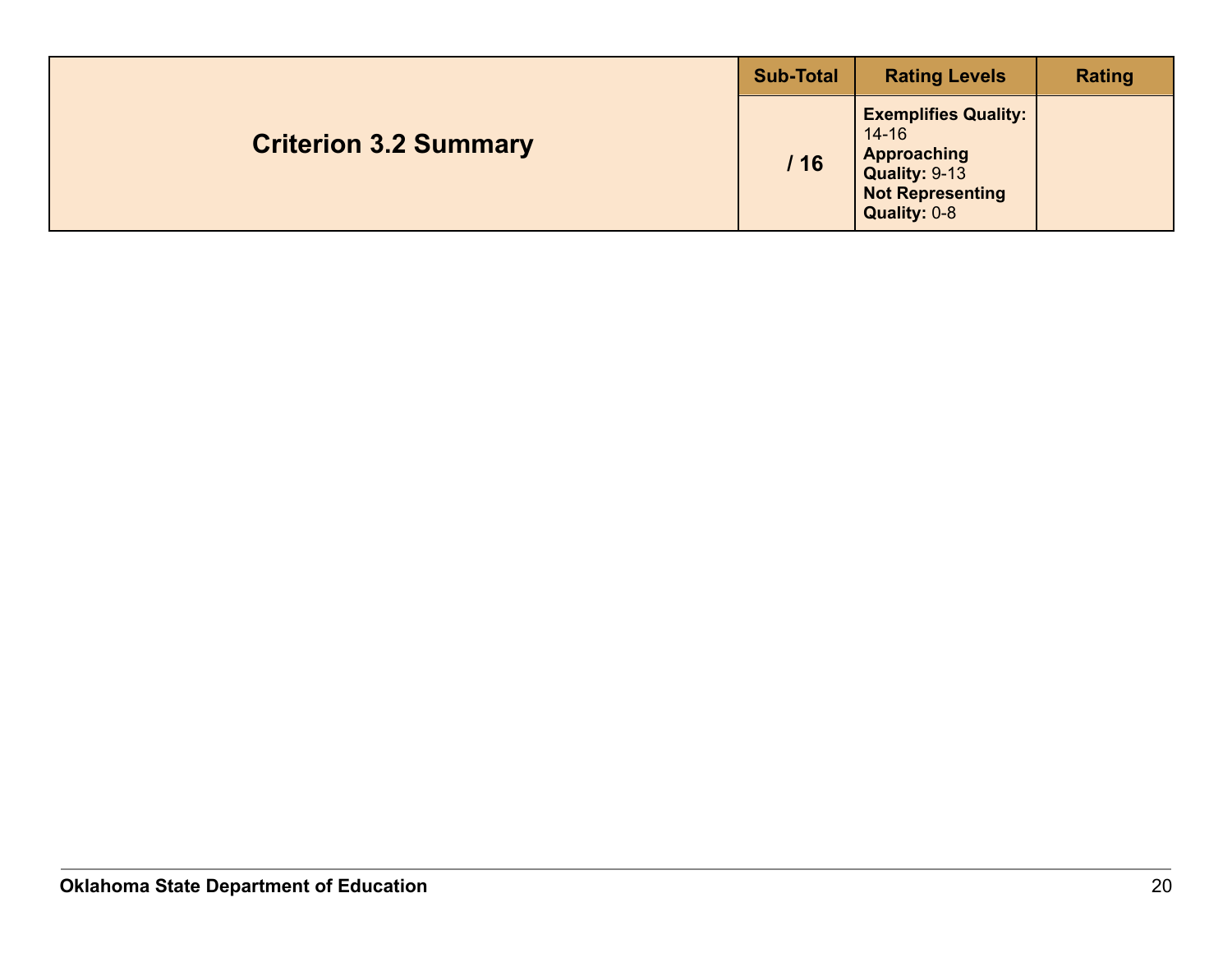| <b>Criterion 3.3</b><br><b>Student Supports</b>                                                                                                                                                 | Student Supports identifies the ways in which materials are designed for<br>each child's regular and active participation in grade-level/grade<br>band/series content. |                                      |                                                                                                                         |               |
|-------------------------------------------------------------------------------------------------------------------------------------------------------------------------------------------------|------------------------------------------------------------------------------------------------------------------------------------------------------------------------|--------------------------------------|-------------------------------------------------------------------------------------------------------------------------|---------------|
| <b>Indicators</b>                                                                                                                                                                               | <b>Guiding/Key Questions</b>                                                                                                                                           | <b>Score</b>                         | <b>Comments</b>                                                                                                         |               |
| 3I. Materials provide opportunities for<br>teachers to use a variety of grouping<br>strategies.                                                                                                 | What are the types and frequency of<br>grouping strategies for teachers to use?                                                                                        | <b>Narrative</b><br>Evidence<br>Only |                                                                                                                         |               |
| 3m. Materials provide varied approaches to<br>learning tasks over time and variety in how<br>students are expected to demonstrate their<br>learning.                                            | Do the materials include a variety of<br>approaches to learning tasks?                                                                                                 | <b>Narrative</b><br>Evidence<br>Only |                                                                                                                         |               |
| 3n. Materials provide opportunities for<br>students to monitor their own learning.                                                                                                              | Do the materials include routines and<br>guidance that point out opportunities for<br>students to monitor their learning<br>progress?                                  | <b>Narrative</b><br>Evidence<br>Only |                                                                                                                         |               |
| 3o. Materials provide guidance and<br>strategies to encourage and support<br>teachers to draw upon student home<br>language to facilitate learning.                                             | Do the materials include teacher<br>quidance on connecting learning<br>opportunities to students through use of<br>student home language?                              | <b>Narrative</b><br>Evidence<br>Only |                                                                                                                         |               |
| 3p. Materials provide guidance and<br>strategies to encourage and support<br>teachers to draw upon students' diverse<br>cultural, linguistic, and social backgrounds<br>to facilitate learning. | Are the materials designed to elicit and<br>leverage students' diverse<br>backgrounds?                                                                                 | <b>Narrative</b><br>Evidence<br>Only |                                                                                                                         |               |
| <b>Criterion 3.3 Summary</b>                                                                                                                                                                    |                                                                                                                                                                        | <b>Sub-Total</b>                     | <b>Rating Levels</b>                                                                                                    | <b>Rating</b> |
|                                                                                                                                                                                                 |                                                                                                                                                                        |                                      | <b>Exemplifies Quality: N/A</b><br><b>Approaching Quality:</b><br>N/A<br><b>Not Representing</b><br><b>Quality: N/A</b> |               |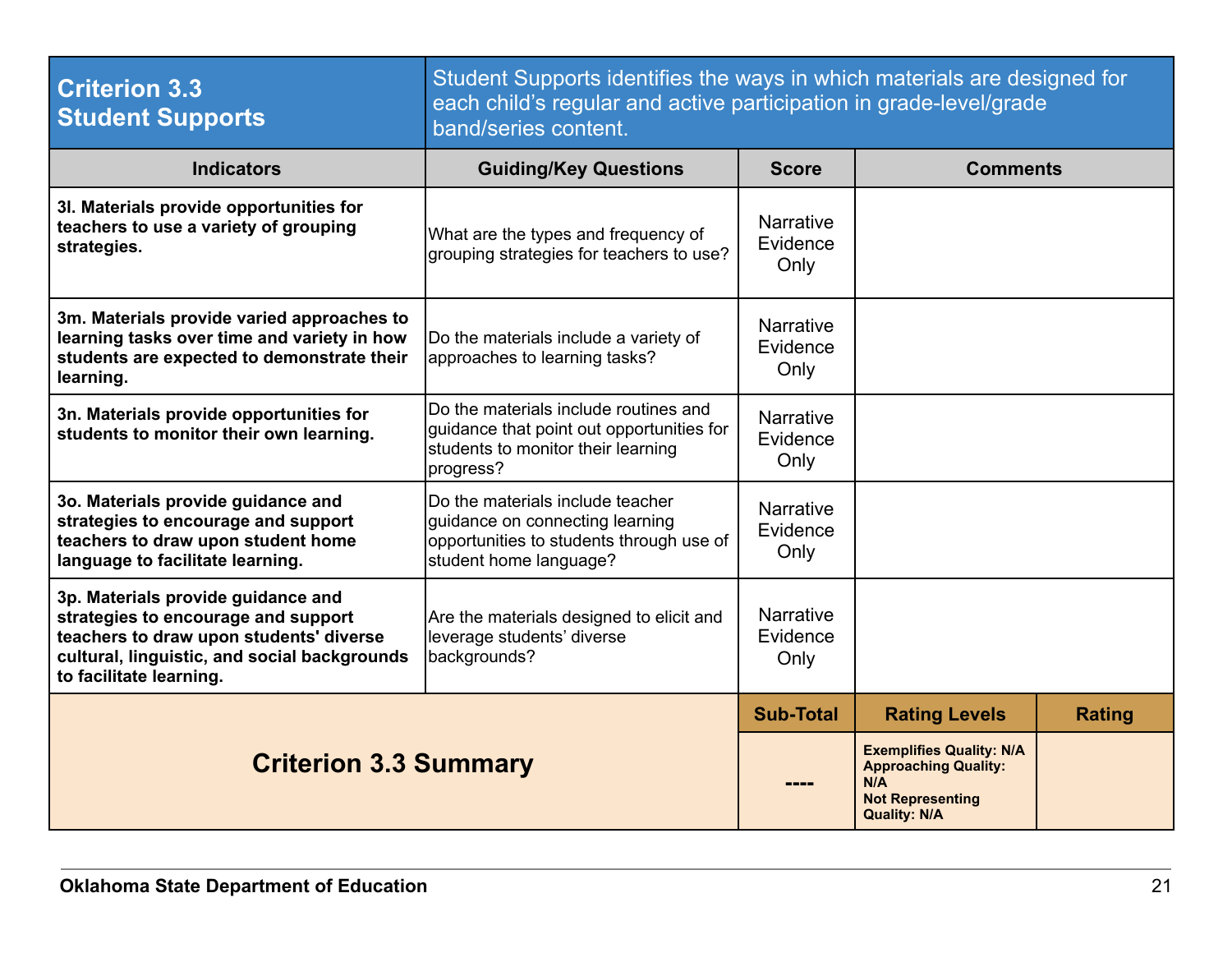| <b>Criterion 3.4</b><br><b>Intentional Design</b>                                                                                                                                                | Intentional Design identifies how materials support students and teachers<br>with a visual design that is engaging and references or integrates digital<br>technology (when applicable), with guidance for teachers. |                                      |                                                                                                                         |               |
|--------------------------------------------------------------------------------------------------------------------------------------------------------------------------------------------------|----------------------------------------------------------------------------------------------------------------------------------------------------------------------------------------------------------------------|--------------------------------------|-------------------------------------------------------------------------------------------------------------------------|---------------|
| Indicators (*denotes priority indicators)                                                                                                                                                        | <b>Guiding/Key Questions</b>                                                                                                                                                                                         | <b>Score</b>                         | <b>Comments</b>                                                                                                         |               |
| 3q. Materials integrate technology such as<br>interactive tools and/or virtual<br>manipulatives/objects in ways that engage<br>students in the grade-level series<br>standards, when applicable. | Do the materials integrate digital<br>technology and interactive tools in ways<br>that support student engagement in<br>English Language Arts and literacy?                                                          | <b>Narrative</b><br>Evidence<br>Only |                                                                                                                         |               |
| 3r. Materials include or reference digital<br>technology that provides opportunities for<br>teachers and/or students to collaborate with<br>each other, when applicable.                         | Do the digital materials provide<br>opportunities for teachers and/or<br>students to collaborate with each other?                                                                                                    | <b>Narrative</b><br>Evidence<br>Only |                                                                                                                         |               |
| 3s. The visual design (whether in print or<br>digital) supports students in engaging<br>thoughtfully with the subject, and is neither<br>distracting nor chaotic.                                | Does the visual design support student<br>learning and engagement, without being<br>visually distracting?                                                                                                            | <b>Narrative</b><br>Evidence<br>Only |                                                                                                                         |               |
| 3t. Materials provide teacher guidance for<br>the use of embedded technology to support<br>and enhance student learning, when<br>applicable.                                                     | Do the materials provide teacher<br>quidance for the use of embedded<br>technology to support and enhance<br>student learning?                                                                                       | <b>Narrative</b><br>Evidence<br>Only |                                                                                                                         |               |
| 3u. Materials are available in a digital<br>platform and support remote learning<br>opportunities.                                                                                               | Do the materials support virtual/remote<br>or blended learning?                                                                                                                                                      | <b>Narrative</b><br>Evidence<br>Only |                                                                                                                         |               |
|                                                                                                                                                                                                  |                                                                                                                                                                                                                      |                                      | <b>Rating Levels</b>                                                                                                    | <b>Rating</b> |
| <b>Criterion 3.4 Summary</b>                                                                                                                                                                     |                                                                                                                                                                                                                      |                                      | <b>Exemplifies Quality: N/A</b><br><b>Approaching Quality:</b><br>N/A<br><b>Not Representing</b><br><b>Quality: N/A</b> |               |